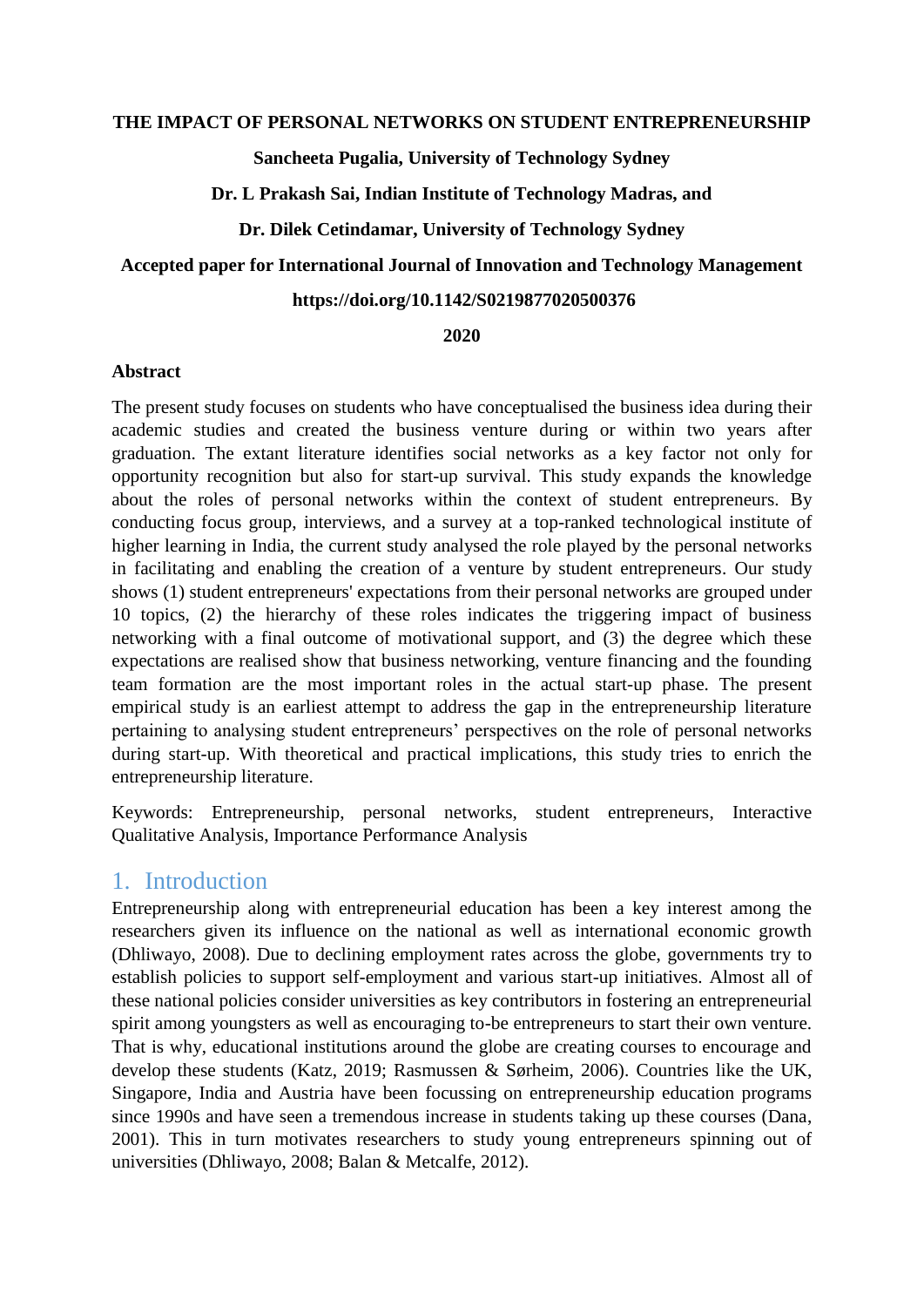Given the variety of employment opportunities which students have, the stress and workload attached with these opportunities tend to make entrepreneurship more attractive. Studies show that when a student has a desire to be an entrepreneur and shows entrepreneurial intentions, he or she will likely build his/her own venture (Carey, Flanagan, & Palmer, 2010; Lüthje & Franke 2003; Etzkowitz, Webster, Gebhardt, & Terra, 2000). However, to build a new venture, any entrepreneur needs three major resources, namely human capital (i.e. team members), financial capital, and social capital (i.e. building connections with industries). Students' desire to start new ventures increases if their universities have a supporting infrastructure that helps to reach key resources such as access to incubators (Autio, Keeley, Klofsten, Parker, and Hay, 2001). Along with incubation support and education, networks in the form of either formal or informal have invariably contributed towards increasing the entrepreneurial intentions among students (Gelard & Saleh, 2011).

With the motive of building highly engaged and enthusiastic student entrepreneurs, this paper aims to examine the role of personal/informal networks in creating student-led ventures. As shown by Gelard and Saleh (2011), student's informal networks comprising of close family, friends and parents, escalate their aspirations to build and run their own ventures. Support from networks is a crucial resource, as they provide significant help to student entrepreneurs (SE) and offer guidance throughout their process of assessing the business idea, developing their product or service, running their business along with other key activities. In particular, Kristiansen and Indarti (2004) highlight that a person's social network, substantially influences their entrepreneurial intentions; for instance, it eases access to seed capital to set up the business, helps the individual to get relevant information from his/her social network, and most importantly motivates the individual enhancing his/her inclination thereby towards starting up a new venture (Sequeira, Mueller, & McGee, 2007; Lorrain & Laferté, 2006). Hills, Lumpkin and Singh (1997) found that entrepreneurs with a wider network are able to uncover more opportunities as compared to entrepreneurs who develop business ideas by themselves.

Due to a lack of work experience and the dearth of knowledge which is a key to start and run a business, SE tend to rely on their close networks comprising of their family members, friends, close relatives and professors at their university. Studies on SE have mainly focussed on evaluating entrepreneurial intentions among students, opportunity identification or identity formation (Etzkowitz et al., 2000; Gieure, Benavides-Espinosa, & Roig-Dobón, 2019; Pandit, Joshi, & Tiwari, 2018). However, there exist theoretical and empirical gaps within the domain of SE who by definition are students who have started or developed their business or business idea alongside their university education (Nielsen & Gartner, 2017). Thus, the present paper aims to explore the role of personal networks for SE in creating a venture.

Our research provides a starting point for understanding not only the expectations of the SE from their personal networks but also evaluating the performance of their personal networks compared to their own expectations. By doing so, we target to contribute to entrepreneurship literature by exploring the relationship between SE and their personal networks. As Vanevenhoven and Liguori (2013) point out, it is important to understand the needs and obstruction faced by students in order to improve and better design curriculum to fulfil the 'ever-changing needs' of SE.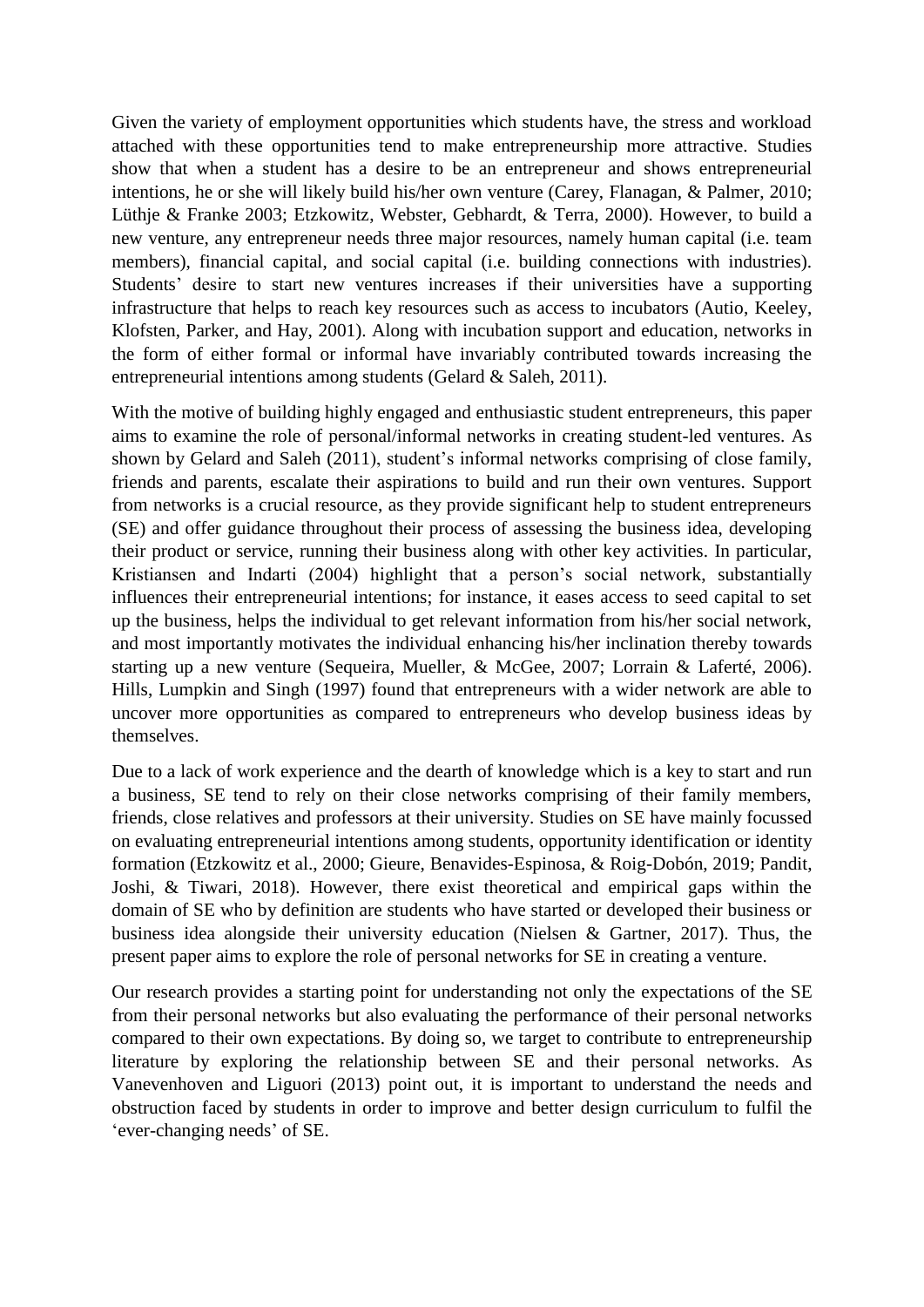Considering the limited studies on student entrepreneurship in relation to their network, this paper offers an empirical study. The goal is to analyse the role of personal networks for SE in Indian Institute of Technology Madras (IITM). By using a university in a developing country that tries to support employment and economic development through government-initiated entrepreneurship policies, observations will have potential generalisability for a large number of developing countries with similar goals.

After this short introduction, section two introduces extant literature. Section three provides the research objectives, followed by a detailed section on research method and data analysis. Section five discusses the results from the empirical analysis, then the paper ends with a summary of findings, the implications of the study, and suggestions for future research.

# 2. Entrepreneurship and Personal Networks

## 2.1 Student entrepreneur

Student engagement in entrepreneurial activities resulted in creating a new sub-category of entrepreneurs namely SE. Student entrepreneurs can be defined as students presently enrolled in university where they are supposed to attend classes and be involved in creating and/or running an innovative venture (Marchand & Hermens, 2015). These SE differ with others as they try to capitalise their university provided resources such as classroom learning, fellow students, professors, consulting and support services (Mars, Slaughter, & Rhoades, 2008). Furthermore, they might also take help from these resources to validate their business idea and to make a decision to move forward with their idea. Therefore, to support these budding entrepreneurs, universities are not only focussing on providing them necessary educational courses but also giving them a practical exposure of starting and running a business. According to Jansen, Van De Zande, Brinkkemper, Stam, and Varma (2015), universities need to encourage students via three sets of activities namely stimulating (working towards expanding their entrepreneurial awareness), educating (proving them with necessary knowledge and skill set necessary to create and run business) and lastly, incubating (providing them a platform to get help for their business). Thus, involvement of universities plays a key role in creating SE.

Based on the definition of SE, limited studies have looked into student who are entrepreneur. As the literature is limited, there is a need to understand how these SE differ from other categories of entrepreneurs. Additionally, the rise in entrepreneurial courses around the globe direct towards need to study these new entrepreneurs (Marchand & Hermens 2015). Based on the Kauffman foundation report, the number of entrepreneurial courses have increased in four folds thereby concluding the increasing interest of students towards entrepreneurship as a career.

Given the need for studying these SE, past studies have focussed on entrepreneurial intentions among students. The main studies under this stream focussed on the traits or characteristics of these entrepreneurs along with factors influencing the entrepreneurial intentions of the entrepreneurs (Gieure et al., 2019; Pandit et al., 2018). Although these studies have found a positive influence of university on student's entrepreneurial intentions, but they have overlooked at the students who have already started their business (Marchand & Hermens, 2015). Therefore, the findings of these research may or may not be applicable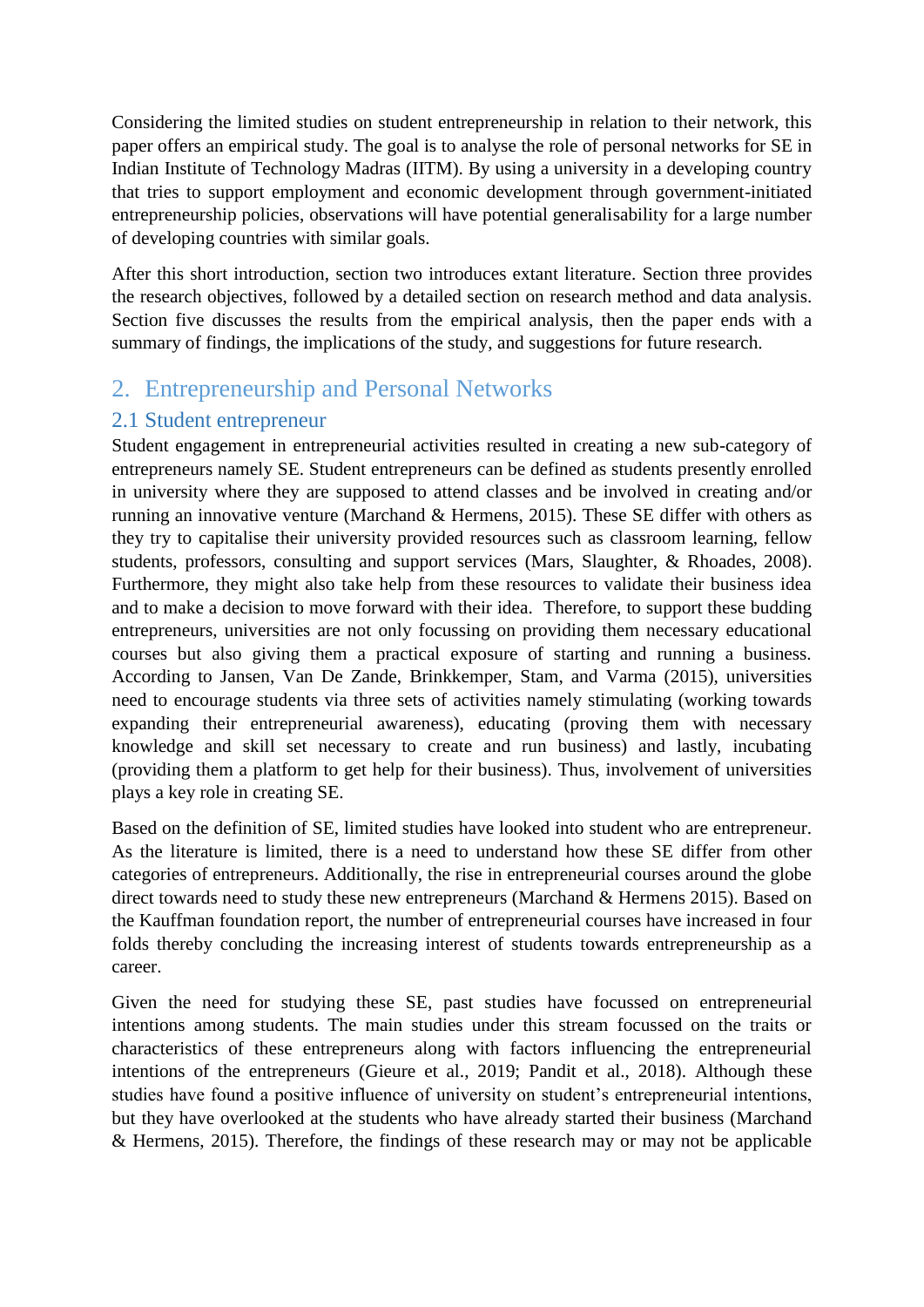for SE. Thus, it is important to look at these sample of entrepreneurs, in order understand and expedite the process of venture creation among students.

### 2.2 Personal networks as a critical resource for entrepreneurs

Researchers have extensively studied entrepreneurship as a set of processes, consisting of idea generation, opportunity recognition, generating of seed capital, motivation, mentoring, planning and growth (Bhave, 1994). Various researchers identified the importance of opportunity recognition process in venture creation (Timmons, 1994; Webb, Kistruck, Ireland, & Ketchen, 2010), where opportunity recognition is defined as 'the potential to create value via providing a more desirable end product and/or providing a product more efficiently than what exists (or does not exist)' (Casson, 1982). Studies have identified that the support entrepreneurs seek to take help from their networks in order to identify and validate different opportunities (Bygrave & Hofer, 1991). Another key process in entrepreneurship includes collecting seed capital for starting the business. Number of researches identified the difficulties faced by the entrepreneurs in collecting seed capital for their venture (eg. Gopalaswamy & Mathew, 2012) as well as different sources of collecting seed capital which included government funding, venture capitalist, private and angel investors (Khavul, 2001).

Irrespective of the type of process, the entrepreneurs' social network has been one common source of support and help in carrying out these processes. Laumann, Galaskiewicz, & Marsden (1978) define a social network as 'a set of nodes (e.g. persons, organizations) linked by a set of social relationships (e.g. friendship, transfer of funds, overlapping membership) of a specified type'. An entrepreneur's social network plays an important role throughout the entrepreneurial process; the social network support starts from idea generation up to venture creation and beyond (Johannisson, 1988). Previous studies focusing on entrepreneurs' social networks emphasise the nature and typologies of networks used by the entrepreneurs. In addition, empirical studies confirm that social network plays a positive role in the success and growth of the business (Barr, 2002; Berrou & Combarnous, 2012).

It is well understood that entrepreneurs need support from different kinds of people for different business needs. Depending on the needs of the entrepreneurs, Johannisson (1988) categorized social networks into three types namely: (a) Exchange networks (includes all business relationships that one has formed, comprising of customers, suppliers, and distributors); (b) Communication networks (includes consultants, advisors and experts, who help the entrepreneur to take various business decisions); and (c) Personal networks (includes family, friends, relatives, mentors and professors). Among these three networks, entrepreneurs initially tend to use their personal networks in starting-up their venture; as the firm nurtures, the importance as well as the frequency of contact with the exchange and communication networks grow too (Peltier & Naidu, 2012).

Personal networks tend to support entrepreneurs at different entrepreneurial processes by providing tangible and intangible resources. According to Johannisson (1990), entrepreneurs' personal connections is strategically, one of the key resource for their venture. Not only have they helped in the initial starting phase but also, throughout their entrepreneurial journey. Entrepreneur's informal/ personal network is important part as when the entrepreneurs initially plan to start their venture, they prefer their close network to evaluate their business ideas and does planning along with them. Past studies have confirmed the involvement of personal network in venture creation. For example, studies conducted by Khavul (2001) and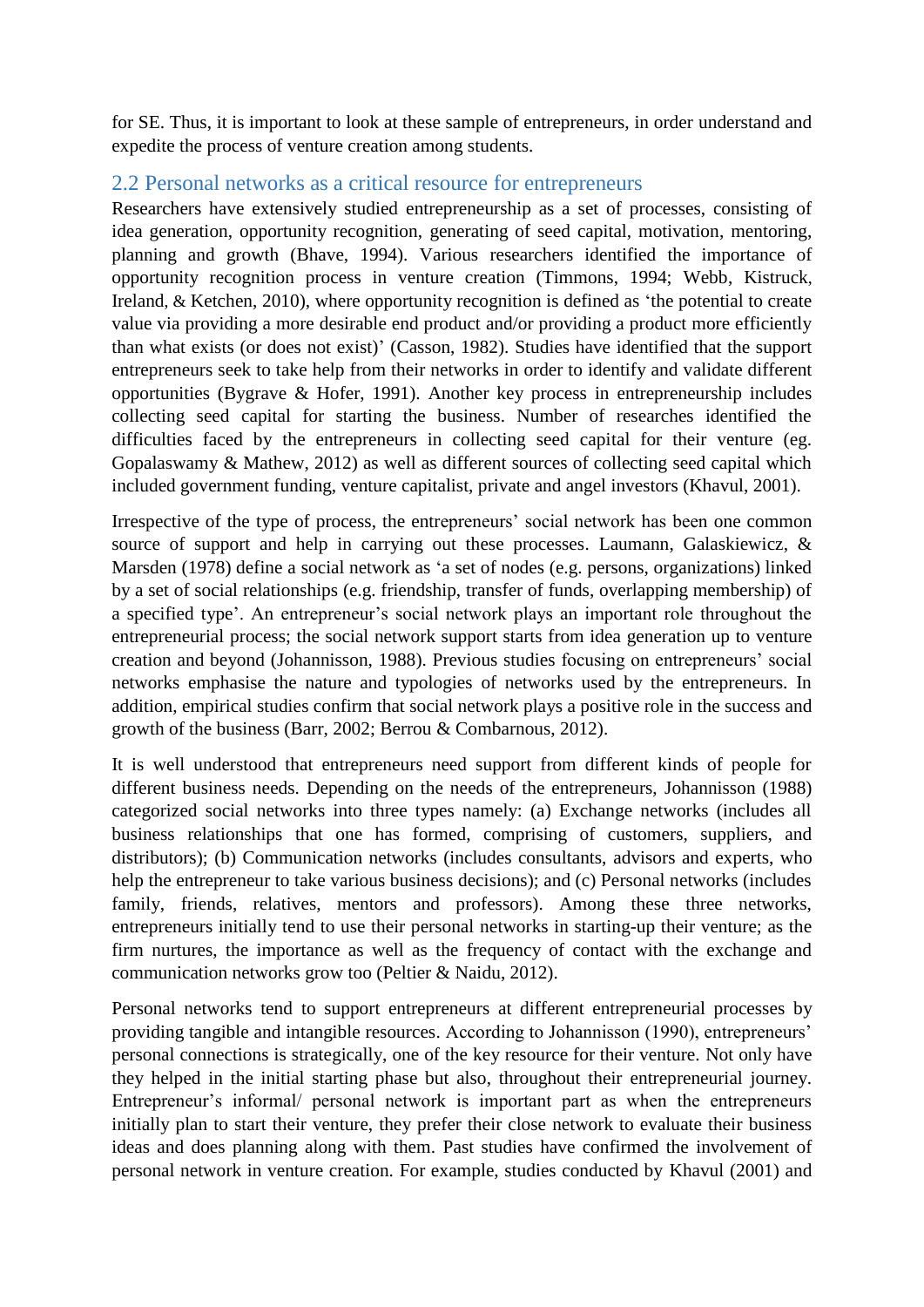Gartner, Frid, and Alexander (2012) found that generally an entrepreneur initially uses his/her personal funds, and later approaches their family, friends or close relatives for additional funds. The educational qualification of an entrepreneur seems to be one of the major elements in deciding the financial arrangements of the firm (Bates, 1990). Entrepreneurs' personal network helps in collecting resources for starting up the venture (Birley, 1985). These resources include raw materials, equipment's, employees, and customers for business. Apart from these resources, personal network also support in providing capital for business, advice and information related to business.

Entrepreneurs with prior knowledge of markets, modes of serving markets or customer problems tend to find more business opportunities (Shane, 2003). Timmons (1994) observes that to become a successful entrepreneur, a good fitment between an entrepreneur, the opportunity and the resources required for the business is a must. Ardichvili, Cardozo, and Ray (2003) and DeTienne and Chandler (2007) identify various factors responsible for opportunity identification processes such as education, prior knowledge about the area of business, customer problems, work experience, social networks, and entrepreneurial experience. Looking into these factors, Orwa (2004) found that social network is one of the key factors in an entrepreneur's opportunity identification process followed by mentoring, prior knowledge, alertness, and business information. An extended social network of entrepreneurs leads to increase the information level thereby finding more business ideas and opportunities (Hills et al., 1997).

During incubation stage of a firm and when the level of risk is very high, entrepreneurs mostly rely on their family and friends specifically for raising capital for their business (Anderson, Jack, & Dodd, 2005). And as the time passes by, with level of risk getting reduced and the venture is growing, entrepreneurs seek help from other networks. For example, in order to get funds for running their business, entrepreneurs might get connected to angle investors, venture capitalist or banks.

An important perception in studying entrepreneurs' personal networks involves that an entrepreneur with good connection get easy access to key resources required in the business due to the quality and structure of the personal network which helps in getting access to necessary information for the business (Zimmer, 1986). With better people in entrepreneurs' network, the launch of the venture escalates (Davidsson & Honig, 2003), entrepreneurs attain new competences (McEvily & Zaheer, 1999) and develop their ventures (Shane & Stuart, 2002).

### 2.3 Personal Networks and student entrepreneurs

Researchers accepted the prevalence of different types of entrepreneurs; and in order to understand them, they need to be grouped based on similar characteristics (Smith, 1967; Smith & Miner, 1983). Earlier studies thereby categorized entrepreneurs into various types based on the research focus and context; each author came up with different categorizations of entrepreneurs. Among these classifications, the key distinction based on business ownership includes nascent, novice, habitual, serial and portfolio entrepreneurs (Westhead & Wright, 1998; Wright, Westhead & Sohl, 1998; Delmar & Davidsson, 2000). Novice entrepreneurs are defined as 'those that have no prior entrepreneurial experience as either a founder, an inheritor, or a purchaser of a business' (Westhead & Wright, 1998). All SE by default are novice entrepreneurs; but on the other hand, not all novice entrepreneurs are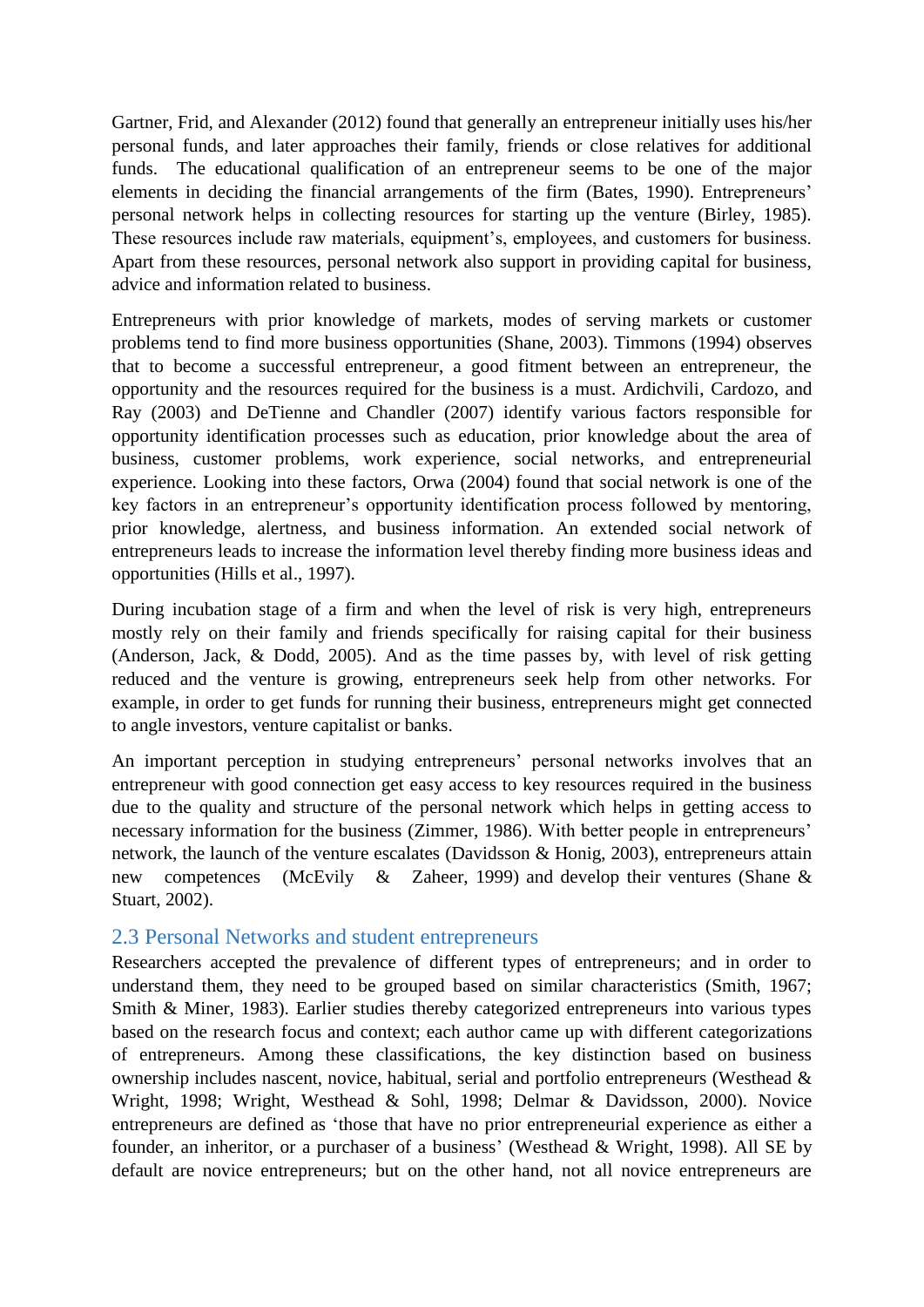necessarily SE. This distinction has been warranted owing to limited studies available on student entrepreneurship notwithstanding the burgeoning literature on entrepreneurial training and education (Wright, Seigel, & Mustar, 2017).

An emerging type of entrepreneurs is SE, where SE develop their business idea and/or start their venture alongside their university studies whereas graduate entrepreneurs are the ones who develop their business idea and/or start their venture after graduating (Nielsen & Gartner, 2017). Existing research in the area of SE predominantly focuses on the initial phase of the SE process: evaluating entrepreneurial intention among students (Krueger Jr, Reilly, & Carsrud, 2000; Autio et al., 2001), effects of entrepreneurial education on students' entrepreneurial skills and perception (Collins, Hannon, & Smith, 2004) as well as students traits and experiences of entrepreneurship (Jones & Jones, 2014). Different stakeholders drives these SE differently such as entrepreneurial education help them gain necessary skills and knowledge, entrepreneurial parents where the scholars have argued towards the influence of entrepreneurial parents towards the likelihood of their child turning out to be entrepreneur (Lindquist, Sol, & Van Praag, 2015). Entrepreneur's parent support them by boosting their morale and providing them necessary guidance and resources required to run their business (Holienka, Gal, & Kovačičová, 2017).

However, wider complexities along with issues and process of what happens when students, in reality, acts as an entrepreneur are rarely been studied (Nabi & Holden, 2008; Marchand & Hermens, 2015). Thus, it is important to look into the student entrepreneurial process as a whole and further develop conceptual and theoretical framework pertaining to this idea. When the student opt for entrepreneurship early in their career, the complete process expand their experience both negatively and positively (Baron, 2008). Therefore, it is essential for them to get support in order to manage these experiences relating to starting of the venture (Mustafa, Hernandez, Mahon, & Chee, 2016; Ahsan, Zheng, DeNoble, & Musteen, 2018).

Past literature has certainly treated student entrepreneurial transformation process as a linear path where the student begins its journey as a 'student' and then become something and therefore 'graduate entrepreneurship' is highly preferred to 'student entrepreneurship' (Nabi et al., 2010; Nielsen & Gartner, 2016). The notion that student can be both, student as well as entrepreneur, is still a niche area which needs more attention and there is hardly any conceptual framework capturing the intricacies of these SE.

# 3. Purpose and significance of study

Since SE tend to have limited work experience and certainly have dearth of knowledge and expertise of creating and running a venture (St-Jean & Audet 2012; Wilson, Kickul, & Marlino, 2007), they might be lacking exchange and communication networks mentioned above. Thus, for building up these social networks, they need to rely on their personal networks. Extant research did highlight the importance of informal networks via the role of the family in entrepreneurs' careers; that is why, in our research, we propose to gain a deeper understanding of how SE actually consider the role of personal networks in creating their business ventures and whether their expectations did materialise or not.

The aim of this research is to explore the role of personal network in venture creation. Therefore, the research questions for the study are: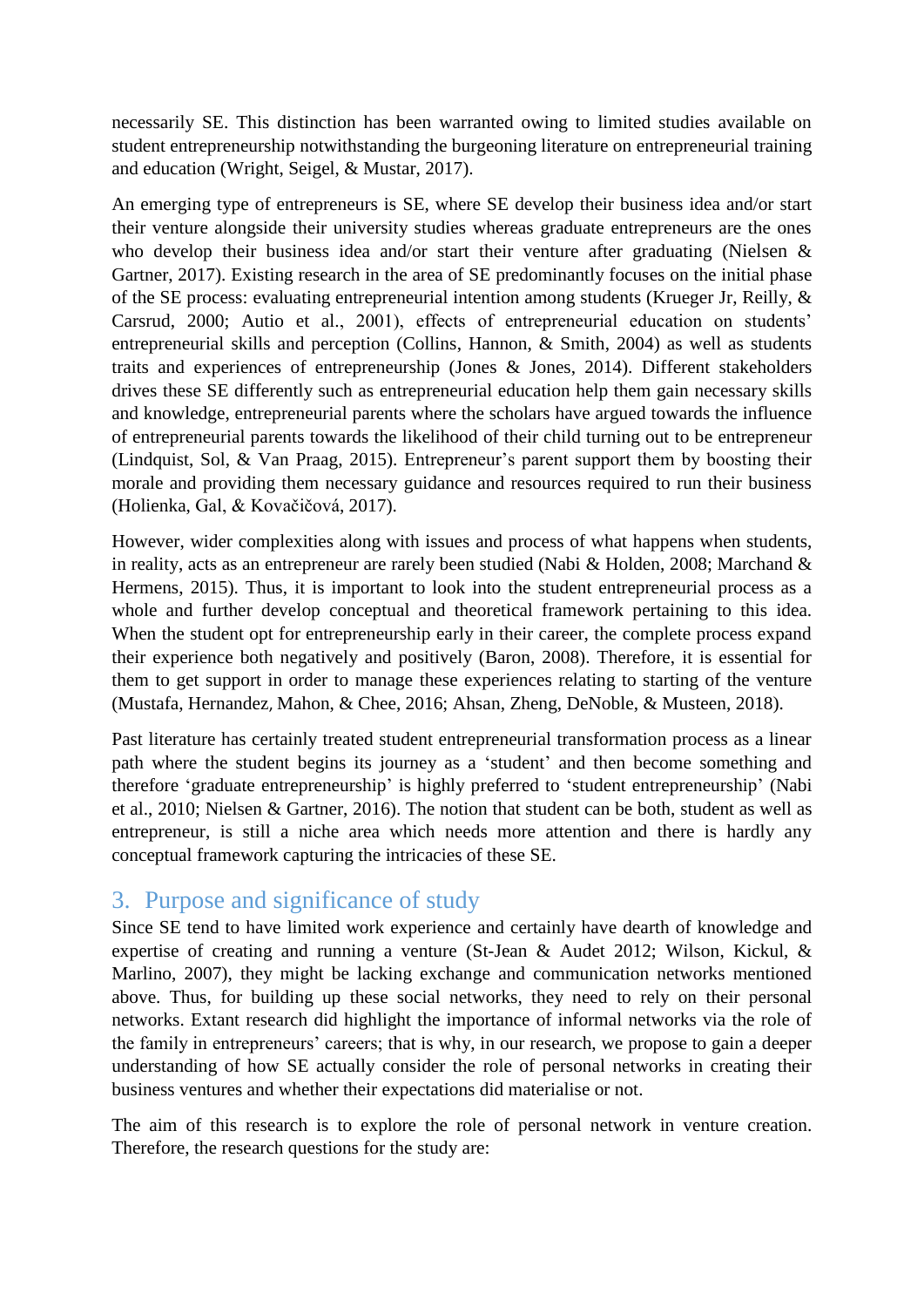- 1. With respect to personal network, what are the different tangible or intangible factors/themes that help SE in venture creation?
- 2. How are these factors related to each other with respect to SE need?
- 3. Based on different factor identified, which factors are crucial in creating the venture?
- 4. How did the personal network perform based on the expectations set by the SE?

By understanding the need of SE, universities and other stakeholders can formulate their courses or policies or programs targeting the factors which SE's identified as most critical.

# 4. Methodology

## 4.1 Data

Due to the nature of the research goal and the lack of empirical studies in this field, this study adopts qualitative methods (Yin, 2009). By using a university in India as a case, we aim to explore perceptions of SE regarding the role of personal networks in creating new ventures.

This study collected data from Indian Institute of Technology Madras (IITM) that has a wellestablished incubation centre founded in 2009. IITM is one of the leading technical universities in India and has been active in contributing to India's technology revolutions such as Lema Labs or Pi Beam Labs<sup>1</sup>. IITM has a strong connection with industry because of its research park, called IITMRP, India's first university-driven research park. IITMRP supports all the entrepreneurs who are affiliated with IITM. They provide entrepreneurs with mentoring support as well as financial support. They allow an entrepreneur, having an innovative idea to start his or her venture. At the time of the research, IITM Research Park was hosting around 55 companies, where ten were incubated by IITM. Out of these 55 startup companies, 26 joined our study.

Participants in this study are SE who have started their business or had the idea about their business during their graduation period. Based on purposive sampling, the study selected the respondents to be entrepreneurs who had started their venture during or just after their graduation (within two years of their graduation). Participants were selected from several units within the IITM campus that are directly related with entrepreneurship activities. These units included the initiatives like IITM Incubation Cell, Rural Technology and Business Intelligence (RTBI), IITM Bio-incubators, Entrepreneurship cell, and Centre For Innovation, all being part of IITM.

Overall, eight SE (seven males and one female) took part in the focus group study and 11 SE (10 males and one female) participated in the interviews. The number of participants for focus group study was big enough to facilitate thought-provoking discussion but small enough to create a safe environment for the participant (Northcutt & McCoy, 2004). Overall, it took 1.5 hours while each interview lasted for 45-50 minutes. The interview questions were prepared based on the themes identified from the focus group study and were centered on understanding the role of personal network in venture creation. The interview questions were pilot tested with experts and altered based on the feedback. All the interviews were tape recorded and analysed manually.

**.** 

<sup>1</sup> http://respark.iitm.ac.in/our\_clients/incubatees.php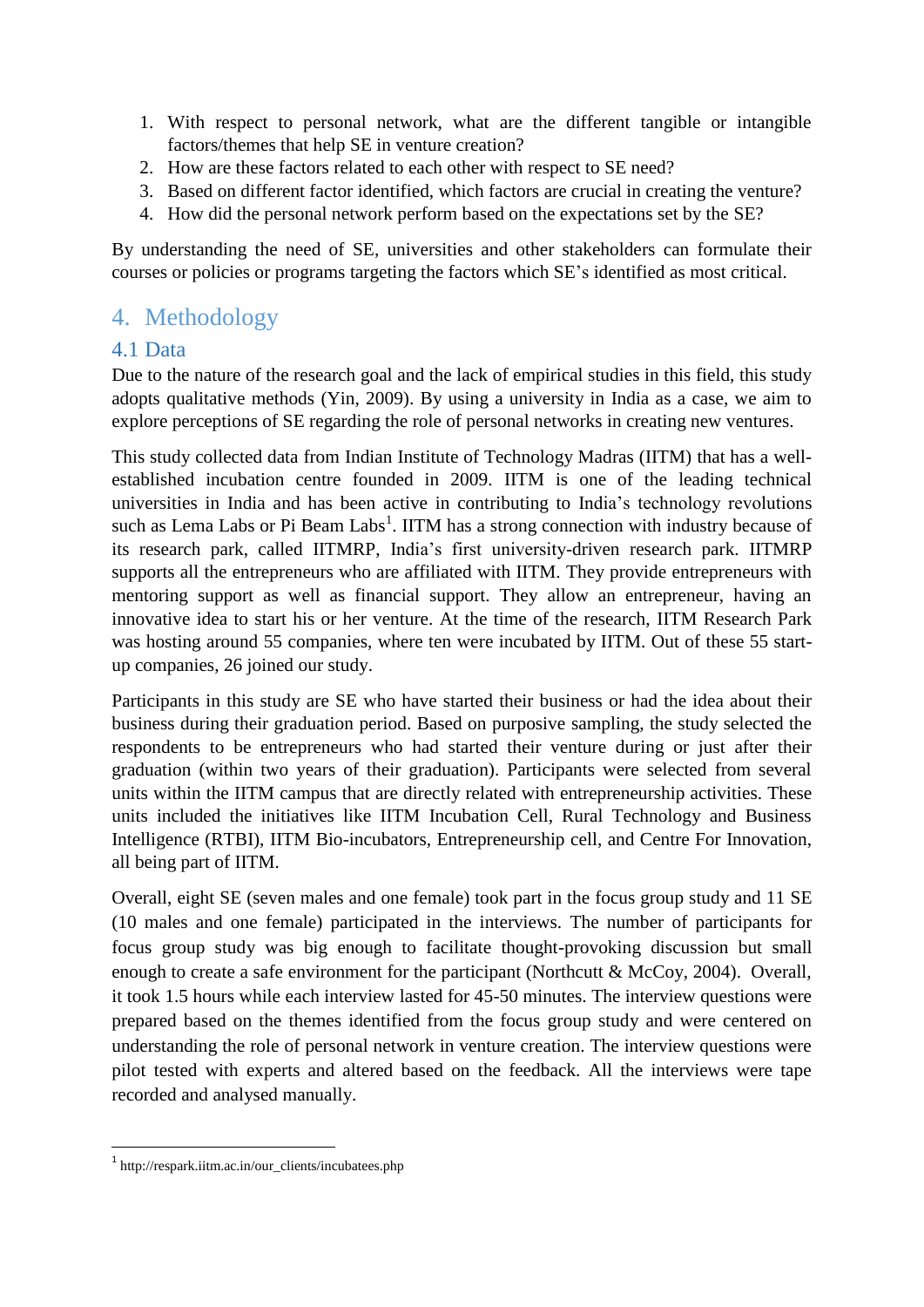## 4.2 Data Analysis using the Interactive Qualitative Analysis Method

Data collected through focus groups and face-to-face interviews were analysed by the Interactive Qualitative Analysis (IQA) method. This method that is widely used in uncovering the workings and relationships of social systems with the analytical assistance of research participants (Northcutt & McCoy, 2004). IQA being a qualitative analysis is based on TQM, and refers to collecting, organizing, and analysing text or other non-numerical data (Northcutt & McCoy, 2004). It aims at theory building by incorporating findings from focus group discussions (FCGs) followed by personal interviews with the participants, using thematic content analysis of data to capture the participants' experiences, identifying emergent themes or affinities. The result of the IQA process is a Systems Influence Diagram (SID), which is a visual representation of the phenomenon that is constructed through the lens of the constituents (Bargate, 2014). In our case, focus group and interviews resulted with a list of benefits / roles expected from the personal networks of SE and their relationships with each other.

IQA study began with the focus groups study followed by interviews. Our focus group study included setting the scene (providing background information about the research), silent brainstorming, interpretation of each thought, axial coding, theme description, compiling and analysing interrelationship diagram (IRD) from all participants and finally creating the system influence diagram (SID). Based on the output of brainstorming and interpretation of each thought, all the participants came together and formed cluster of similar thoughts together and provided name for each cluster. The focus group study concluded with participants identifying relationships among the theme using IRD. Compiling the IRD of focus group study and interviews the final SID was created. With the help of SID, it became possible to see the hierarchy between these affinities. Similar process was followed for interviews where the outcome of themes from the focus group study formed the basis for interviews questions. Thus, IQA helped in identifying 9 key factors that help SE in venture creation along with creating the mental map through SID.

For answering our third and fourth research question a survey instrument was developed based on the IQA study. With the help of different pre-developed scales, focus group study and interviews, a survey instrument was developed to analyse the performance of personal network in venture creation.

## 4.3 Data Analysis Using the Importance Performance Analysis Method

Martilla and James (1977) introduced a technique named as Importance Performance Analysis (IPA), in order to analyse the marketing strategy of an automobile dealer's service department. IPA, which was first designed to study the market strategies, is now being largely used in different industries in order to identify vital areas that require attention where the areas under concern are service quality, customer satisfaction, health, education and other areas (Chu & Choi, 2000; Ford, M. Joseph, & B. Joseph, 1999; Ennew, Reed, & Binks, 1993). IPA was built on the idea that evaluation or feedback can be obtained from the consumer (Martilla & James, 1977).

IPA technique works on the fundamental assumption that the level of customers' satisfaction with each attribute is the resultant of their expectation and conclusion of performance of the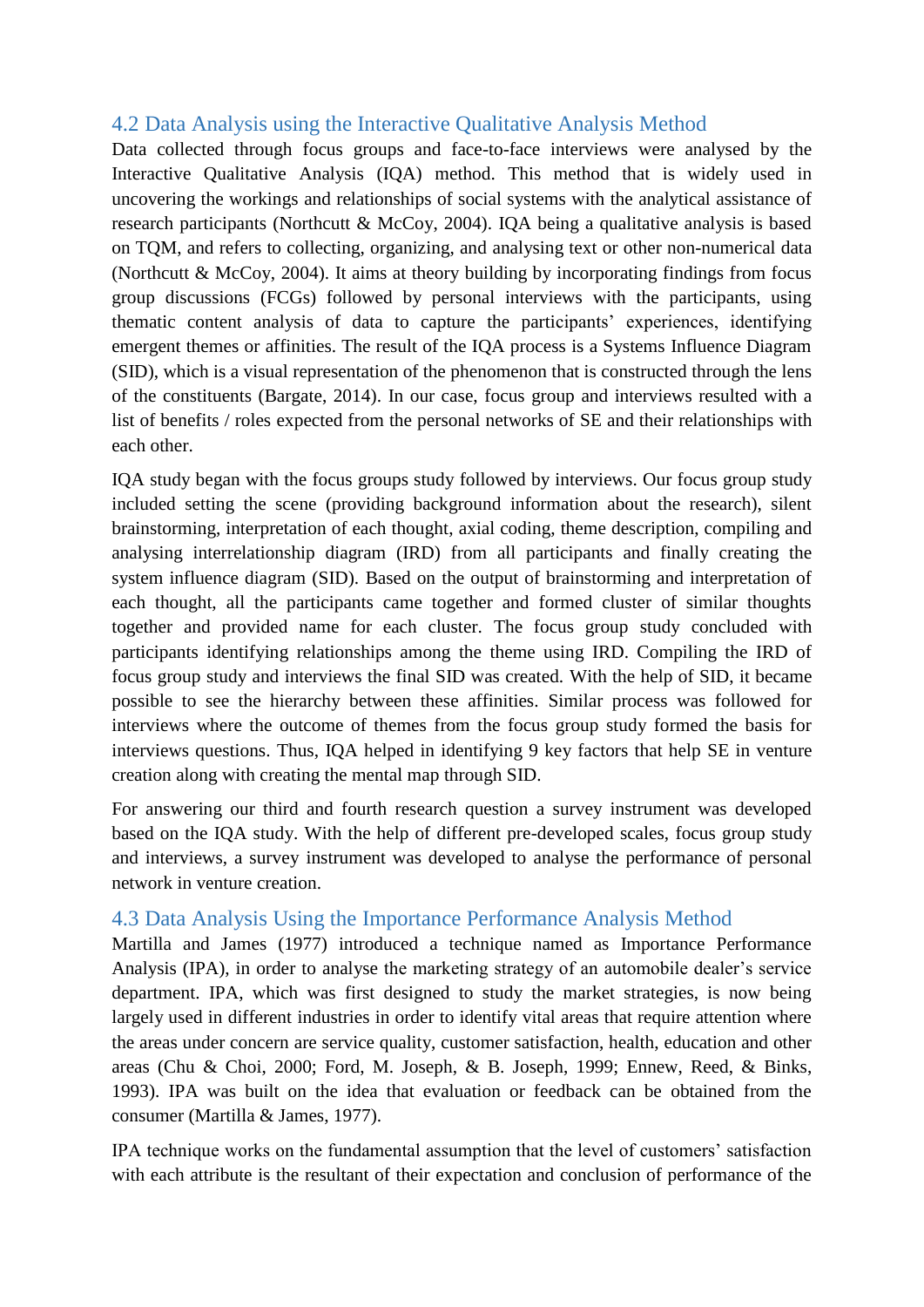products or services (Chu & Choi, 2000). According to Pezeshki, Mousavi, and Grant (2009), it is very critical to define the importance and performance of the attributes in order to have a successful customer relationship. IPA model aids to provide answer to two important questions under study (Martilla & James, 1977): (1) How important is the item? and (2) How well is the item performing?

In order to understand the importance of each perceived benefits of personal networks for SE and whether these expectations are realised or not, we used Importance Performance Analysis (IPA) method (Martilla & James, 1977). To generate a list of important roles of personal networks, there has to be a set of attributes to judge on the importance of any particular role of personal networks in venture creation. IPA is a multi-attribute choice model and hence IPA helps in understanding the importance as well as the performance of each attribute by asking the participants to rate the attributes in a Likert-scale. Output of IPA is a visual representation of attributes in a four-quadrant grid, where vertical axis indicates the importance rating of each item and horizontal axis rates on how well did each item perform. The intersection of both the axes is the grand mean or median of importance and performance rating (For details of the overall process of IPA see Appendix A).

Based on the interviews conducted as a part of IQA study, SE consistently reported 'Founding Team', which was not mentioned in focus groups as well as rarely referred in literature (Yusuf, 2012; Yusuf, 2015). That is why we added this construct as the 10th role in Table 1, with two items helping to measure it.

*Reliability and Validity:* The most common measures of reliability are test-retest, and internal-consistency reliability. Trochim (2003) suggested that internal- consistency method is the best for estimating reliability in case a single measurement instrument is administered to a group of people on one occasion. This form of reliability is particularly suitable when summated scales are used to measure variables. Since this study uses summated scales to measure variables, this measure of reliability would be appropriate. Cronbach's alpha is one of the widely used measures on internal consistency reliability (Hair, Anderson, Tatham, & Black, 1998).

Hair et al. (1998) suggested that the generally agreed value for Cronbach's alpha was 0.70, and it could be 0.50 for exploratory research. All the reliability measures in this study are in acceptable range. Most of the constructs show reliability of more than 0.7 indicating a very good level of the reliability of the instrument.

*Face and content validity:* Rossi, Wright, & Anderson (2013) stated that content validity can be confirmed if the items measuring different constructs of an instrument were authenticated by a comprehensive review of the relevant literature. As discussed in the review of literature, all except one item were based on extant literature itself; hence, the selection of the constructs is absolutely justified with reference to the existing literature, thereby ensuring content validity of the instrument.

A total of 59 SE participated for the survey. Out of these 59, 2 were females and remaining 57 were male entrepreneurs. All the SE who participated in the study were from IIT Madras. With the use of purposive sampling, the researcher communicated a total of 67 participants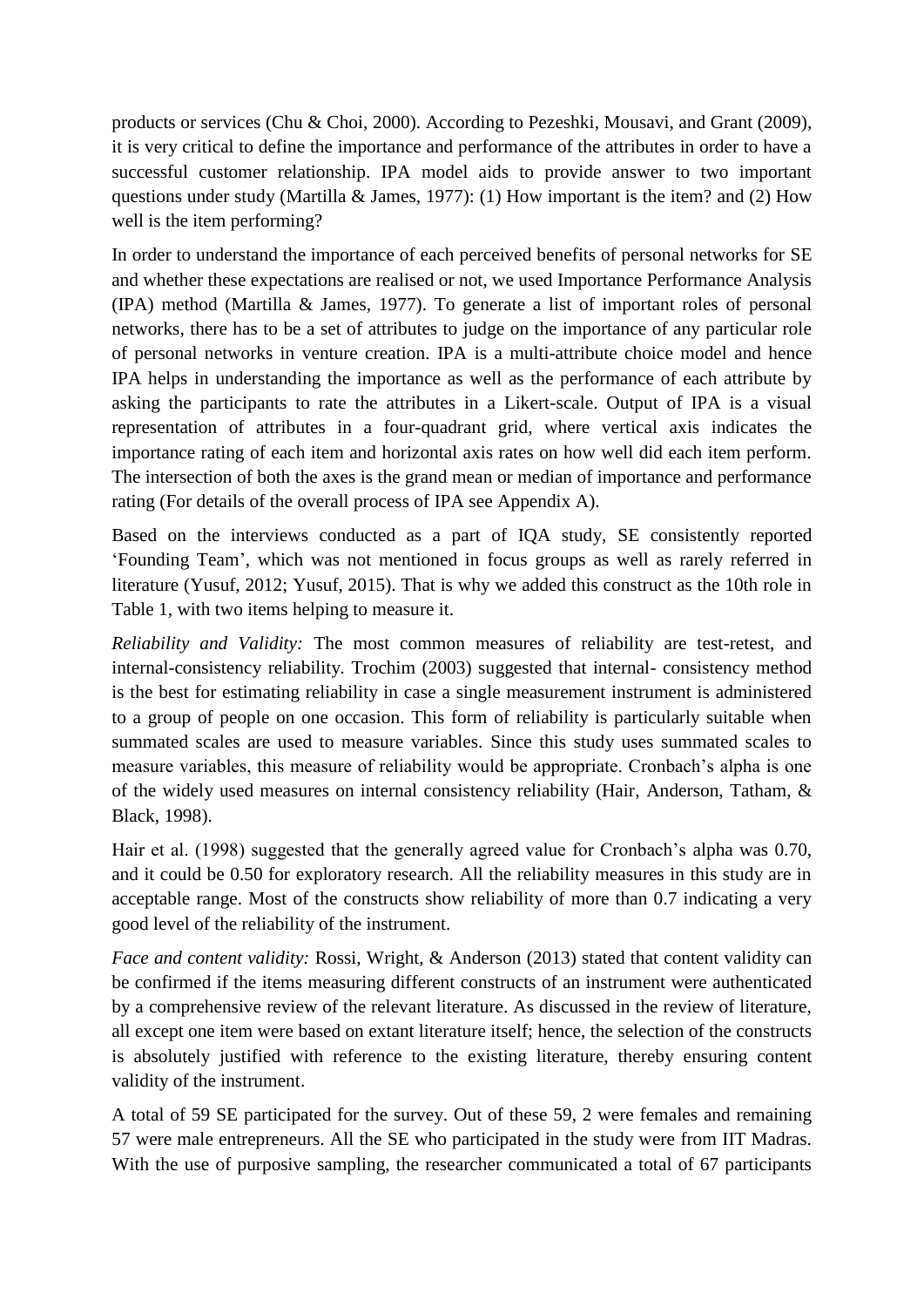out of which 59 agreed to participate in the survey getting a response rate of 88 per cent. The participants took around 20-25 minutes to fill the survey. Data was collected during the

|  | Themes | <b>Items</b> | <b>B</b> <i>A</i> 2<br><b>TATT</b> | α'n<br>עפ | Mn | <b>SD</b><br>__ | --<br>M1-<br>IV. |
|--|--------|--------------|------------------------------------|-----------|----|-----------------|------------------|
|--|--------|--------------|------------------------------------|-----------|----|-----------------|------------------|

period of January to July in 2016.

After filling the importance and performance rating for each factor influencing venture creation, all the survey form were collected from the SE. The mean score of importance and performance rating was calculated for each item based on the 5-point Likert scale (1- least important to 5- most important). Table 1 shows the mean scores of importance and performance for each item.

**Table 1***.* IPA Mean Importance (Mi) and mean performance (Mp) rating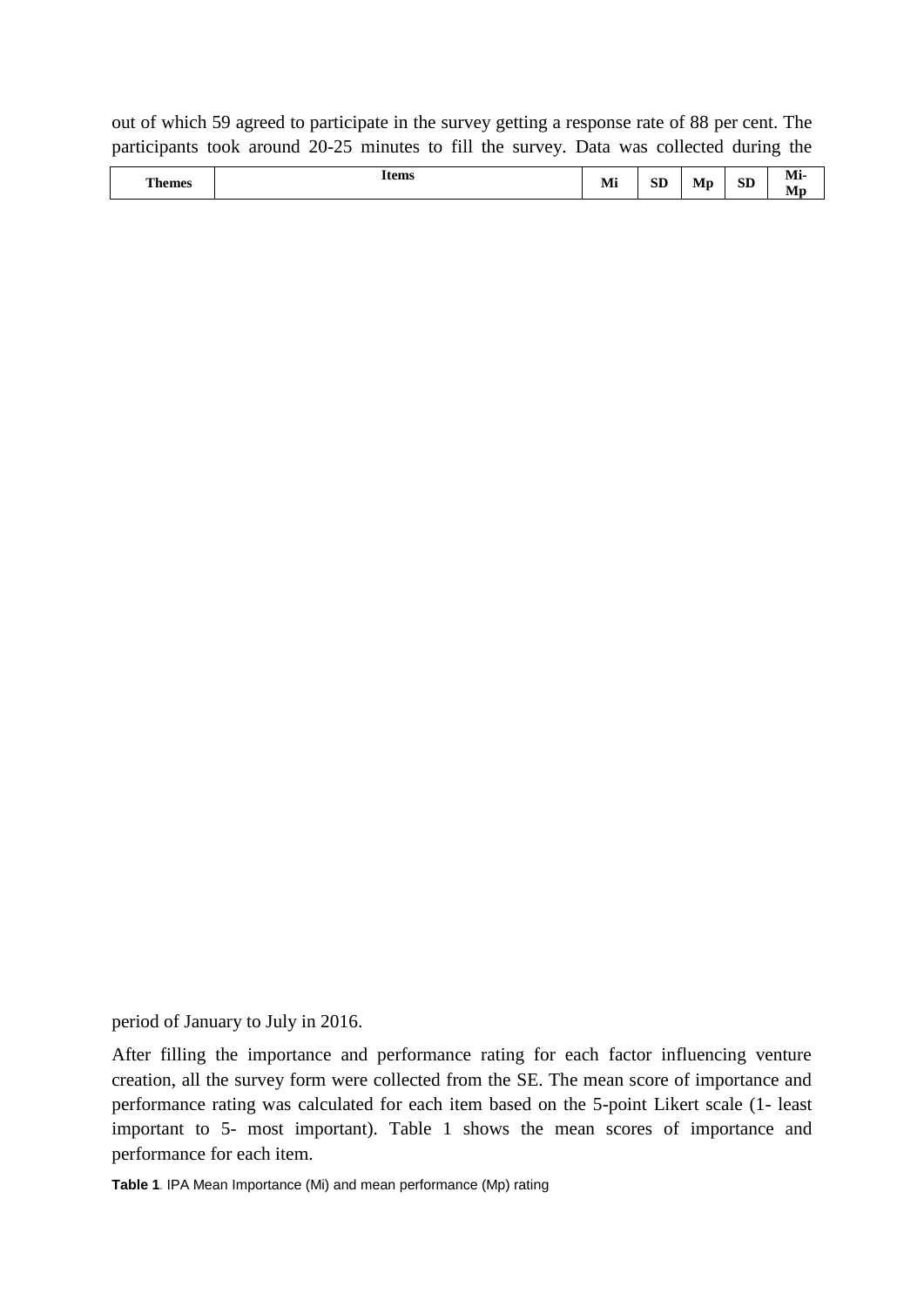| Idea                                  | Providing feedback on your business idea                                                                            | 3.76 | 1.04 | 3.76 | 0.93 | 0.00         |
|---------------------------------------|---------------------------------------------------------------------------------------------------------------------|------|------|------|------|--------------|
| Refinement                            | Validating my understanding of the needs of the customers                                                           | 3.80 | 1.17 | 3.59 | 1.08 | 0.20         |
| <b>Business</b>                       | Identifying customer value proposition (benefits offered by<br>the company to its customers)                        | 3.64 | 1.17 | 3.42 | 0.89 | 0.22         |
| Opportunity<br><b>Identification</b>  | Positioning your product/services (why should customers use<br>your product)                                        | 3.75 | 1.21 | 3.54 | 0.97 | 0.20         |
|                                       | Identifying market segments (grouping of consumers with<br>similar needs)                                           | 3.44 | 1.26 | 3.37 | 1.03 | 0.07         |
|                                       | Analysing competitive positioning (differentiating your<br>offerings from the competitors)                          | 3.36 | 1.21 | 3.17 | 1.13 | 0.19         |
| <b>Market</b><br><b>Validation</b>    | Exploring the market feasibility (size of the market,<br>requirement of your product, time-to-market)               | 3.49 | 1.29 | 3.25 | 1.09 | 0.24         |
|                                       | Identifying target customer groups (group of people willing to<br>buy the product)                                  | 3.76 | 1.19 | 3.53 | 1.07 | 0.24         |
|                                       | Identifying sources of finance (venture capitalist, angel<br>investors, banks)                                      | 3.92 | 1.07 | 3.71 | 1.08 | 0.20         |
| <b>Venture</b><br>financing           | Tapping financial sources (venture capitalist, angel investors,<br>banks)                                           | 3.56 | 1.13 | 3.41 | 1.18 | 0.15         |
|                                       | Refining the business plan as per venture financing<br>requirements                                                 | 3.44 | 1.22 | 3.17 | 1.15 | 0.27         |
| <b>Business</b><br><b>Model</b>       | Identifying strategic partners (suppliers)                                                                          | 3.37 | 1.20 | 3.42 | 1.09 | $-0.05$      |
|                                       | Analysing the value chain of the firm (core and support<br>processes)                                               | 3.12 | 1.12 | 3.10 | 1.17 | 0.02         |
| <b>Refinement</b>                     | Designing channels of distribution of product/service<br>(company's interface with the customers)                   | 3.29 | 1.30 | 3.14 | 1.18 | 0.15         |
|                                       | Providing professional advice relevant to business operations<br>(eg. logistics, commercial, financial)             | 3.85 | 1.11 | 3.46 | 1.16 | 0.39         |
| <b>Business</b><br><b>Mentoring</b>   | Honing managerial skills (time management, accountability,<br>and public speaking)                                  | 3.68 | 1.25 | 3.37 | 1.27 | 0.31         |
|                                       | Mitigating business risk (operational, financial or compliance<br>risk)                                             | 3.53 | 1.18 | 3.29 | 1.19 | 0.24         |
| <b>Motivational</b><br><b>Support</b> | Encouraging to take risk                                                                                            | 4.20 | 1.05 | 3.86 | 1.24 | 0.34         |
|                                       | Building self-confidence                                                                                            | 4.36 | 0.98 | 4.20 | 1.17 | 0.15         |
|                                       | Providing emotional support                                                                                         | 4.22 | 1.07 | 4.29 | 1.08 | $-0.07$      |
| <b>First Sale</b><br>Opportunity      | Closing the first deal                                                                                              | 3.47 | 1.30 | 3.44 | 1.29 | 0.03<br>0.12 |
|                                       | Identifying sales leads and prospects                                                                               | 3.46 | 1.21 | 3.34 | 1.08 |              |
|                                       | Contacting sales leads and prospects                                                                                | 3.34 | 1.24 | 3.12 | 1.20 | 0.22<br>0.08 |
| <b>Technical</b>                      | Providing information about technological issues related to<br>product/service                                      | 3.39 | 1.33 | 3.31 | 1.18 |              |
| <b>Know-how</b>                       | Providing information on regulatory compliance (eg.<br>registering the business, legal issues, government policies) | 3.59 | 1.16 | 3.53 | 1.18 | 0.07         |
| <b>Founding</b>                       | Choosing founding members                                                                                           | 3.76 | 1.51 | 3.53 | 1.48 | 0.24         |
| <b>Team</b>                           | Facilitating hiring of executives and staff                                                                         | 3.69 | 1.30 | 3.41 | 1.29 | 0.29         |

# 5. Findings

## 5.1 Key roles of personal network as perceived by student entrepreneurs

Focus group discussion and interviews with the SE show the nine roles of personal networks (the tenth role -founding team- is observed during survey, so it is not included in this analysis) as described below:

1. **Idea Refinement:** Idea refinement is a process of iterating, developing and fine-tuning a business idea and converting it into a realisable one by defining and understanding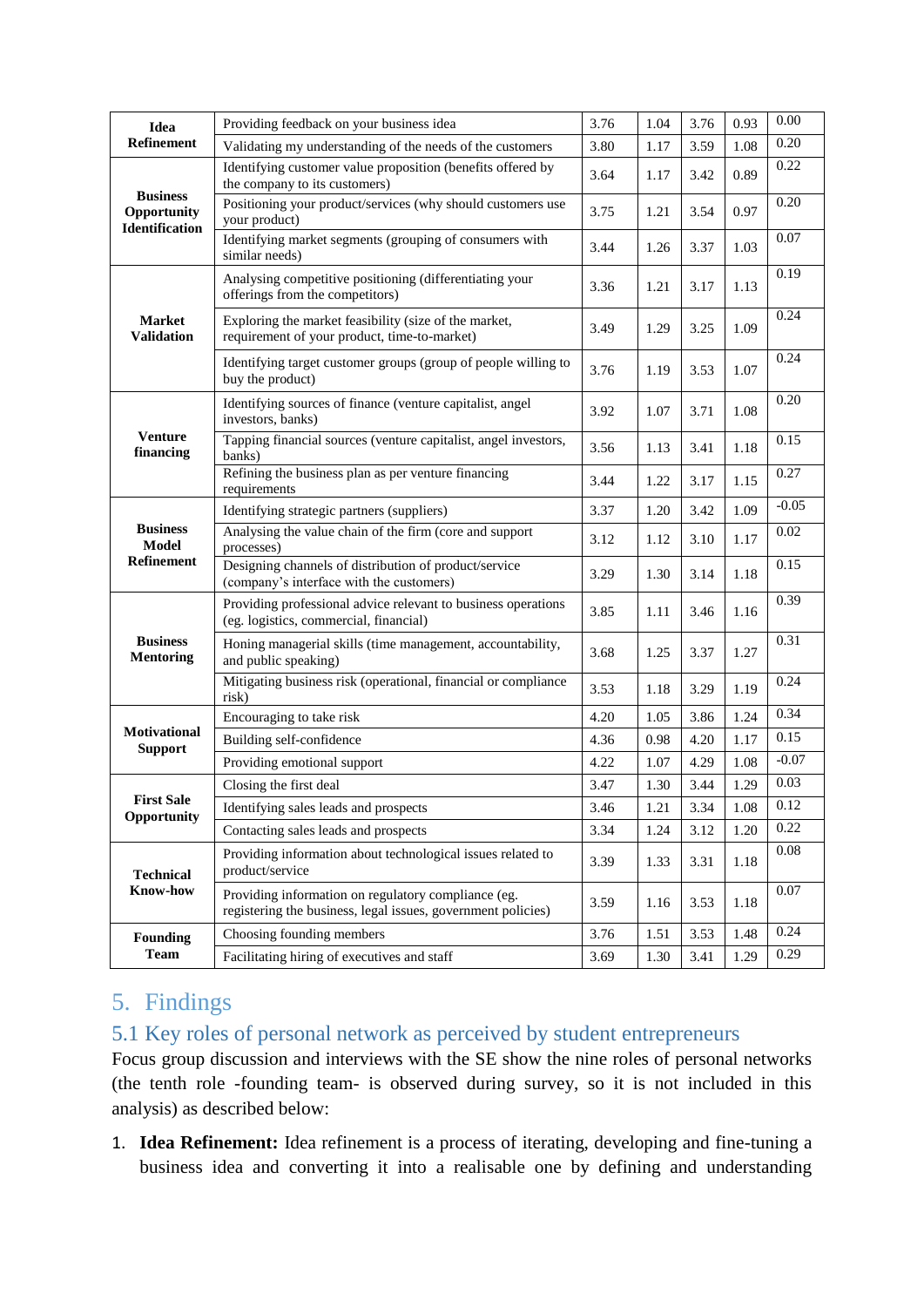mission, vision and goals of the new venture. For some, personal networks enabled them to interact with different entrepreneurs of similar domain in order to gain deeper understanding of the industry. For a few others, networks assisted in developing a business plan, providing ideas and professional network meetings. Eg. "I got introduced to few mentors through my personal network. These mentors helped me in refining ideas and gave a good direction to my thought process."

- 2. **Market Validation:** Personal networks could help to explore the market need and aids to check the viability of the idea. To validate the ideas of entrepreneurs, personal networks guided them in providing resources (mostly contacts) for their demo sessions, giving reviews and feedback about their plans. They facilitated them in selecting the target market segment for the new business. For example, one participant responded "When I had my idea finalised, first I discussed with my friends in order to take their opinions about it. I met my professors in order to find whether my idea is possible or not and their feedback helped me validating my idea."
- 3. **Venture Financing:** Entrepreneurs defined venture financing as bootstrapping stage of scaling up. Entrepreneurs initially used the capital that they had and contacted their family and friends to further raise initial seed capital for the venture. Eg. "My friends knew few people who were interested in investing money in new start-ups, so they fixed our meeting with them, and hence we were able to generate enough capital to start our business."
- 4. **Business Mentoring:** It is the expert advice received encompassing all facets of the business. It gives clarity and increases focus on reaching out to the target segment. It also support in providing information about the legal issues, accounting, company registration and marketing. Eg: "My personal network gave me financial and legal advices related to my business".
- 5. **Technical Know-How:** It includes technical development and guidance for business development. Personal networks were source of information and data whereas professional network provided retail data and trends. The focus group used networks for developing and marketing the product. For some, networks guided in refining the business plans. "My friends helped in creating the first prototype for my business as well as created website for me free of cost".
- 6. **Motivational Support:** It is defined as providing emotional support as well as fillip to move forward in order to achieve the objectives. Personal Networks provided motivation and encouragement. Entrepreneur's family gave moral support when things did not proceed as planned whereas mentors, guides, professors and professional colleagues provided inspirational guidance. Eg. "My family and friends supported me throughout the process. An old flat of my father was our office where we use to do designing of our website. One of my friend handed me over his old computer which was used for basic coding purposes."
- 7. **Business Model Refinement:** Personal networks could help to deal with solving problems and issues related to business model in order to know the market strategy and monetize the business. Participants sought business and technical support from their mentors for refining their business approach or technical solution. Eg. "My professor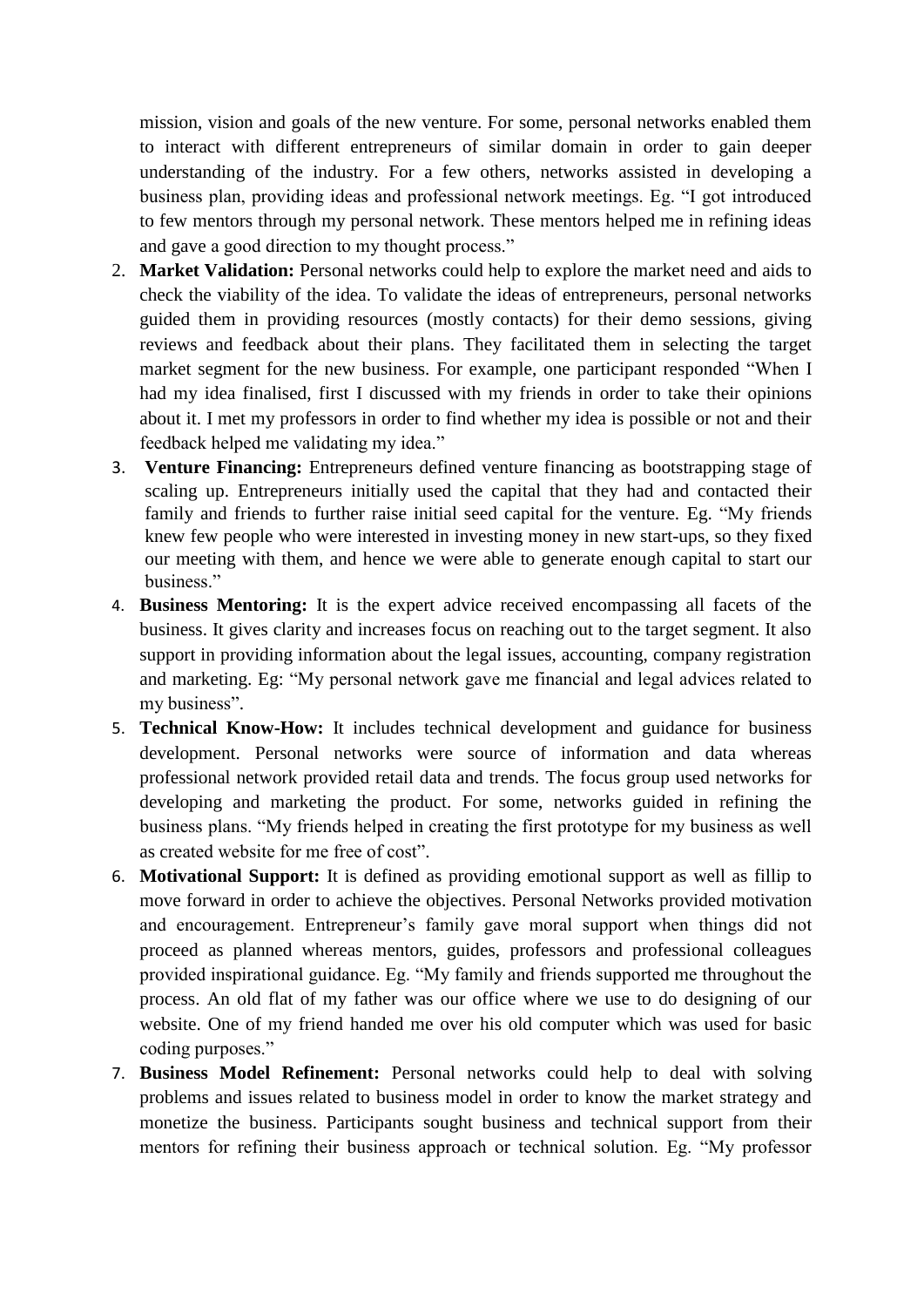aided me in preparing business model for my business and assisted me to fine tune every aspects of the idea."

- 8. **Business Opportunity Identification:** This role is related with finding partners for the business, explore opportunities, lead generation, sales and business development. It consist of tapping into other networks. Participant's network introduced them to various people from their business domain and gave referrals for the same. Professional networks aided them to find stakeholders and mentors, and lead them to other networks for tracking business opportunities. Eg. "My personal network informed me about the opportunity available and assisted me to get clients."
- 9. **First Sale Opportunity:** Identifying qualified leads and introducing to prospective clients form part of this role expected from personal networks. Personal networks helps in providing clients contacts, references to other people by word of mouth, connecting to investors, mentors and entrepreneurs of similar background, who gave different ideas to implement and find clients in the industry. Eg. "My friends publicized my business by distributing pamphlets and sending messages and e-mails to their contacts and spreading about my business, in order to get my first clients."

The analysis of the hierarchical relationship among these nine individual roles through SID analysis is shown in the following Figure 1 and Figure 2. Accordingly, 'Business Mentoring' was the primary driver of the system. SE identified this role of personal networks as the key driving force for creating a venture. As highlighted by Waters, McCabe, D. Kiellerup, and S. Kiellerup (2002), business mentoring does play a crucial role in new venture creation; in fact, this was highlighted in the focus group study too. Mentoring helps in preventing risks and possible failures, and also helps in getting relevant information in creating a venture per se. 'Technical Know-how' and 'Market Validation' emerged as the secondary driver of the system. SE said that getting market information and help in creating prototype from networks were important. Personal networks supported SE by getting them acquainted with the skills required for business, along with all necessary information.

|   | 1                 | 2 | 3 | 4 | 5 | 6 | 7 | 8 | 9 | Out | In | Δ  |
|---|-------------------|---|---|---|---|---|---|---|---|-----|----|----|
| 1 |                   | ⇦ |   | ⇦ | ⇦ |   |   |   |   | 3   | 3  | 0  |
| 2 |                   |   |   | ⇔ | ⇦ |   |   |   |   | 5   | 2  | 3  |
| 3 | ⇦                 | ⇦ |   | ⇦ |   |   | ⇐ | ⇦ | ⇦ | 1   | 6  | -5 |
| 4 |                   |   |   |   | T |   |   |   |   | 7   | 0  | 7  |
| 5 |                   |   |   | ⇔ |   |   |   |   |   | 4   | 1  | 3  |
| 6 |                   |   | ⇦ |   |   |   |   |   |   | 0   | 1  | -1 |
| 7 | $\Leftrightarrow$ | ⇦ |   | ⇦ | ⇦ |   |   | ⇦ |   | 1   | 5  | -4 |
| 8 | ⇦                 |   |   | ⇦ | ⇦ |   |   |   | t | 3   | 4  | -1 |
| 9 |                   | ⇦ |   | ⇦ |   |   |   | ⇦ |   | 1   | 3  | -2 |

**Figure 1.** Inter-relation Diagram **Source:** The author

Another important role of personal networks was related to 'Market Validation'; the participants stated that by getting all the technical information that is required by their business, it was easier to know about the market where their product/service is entering into.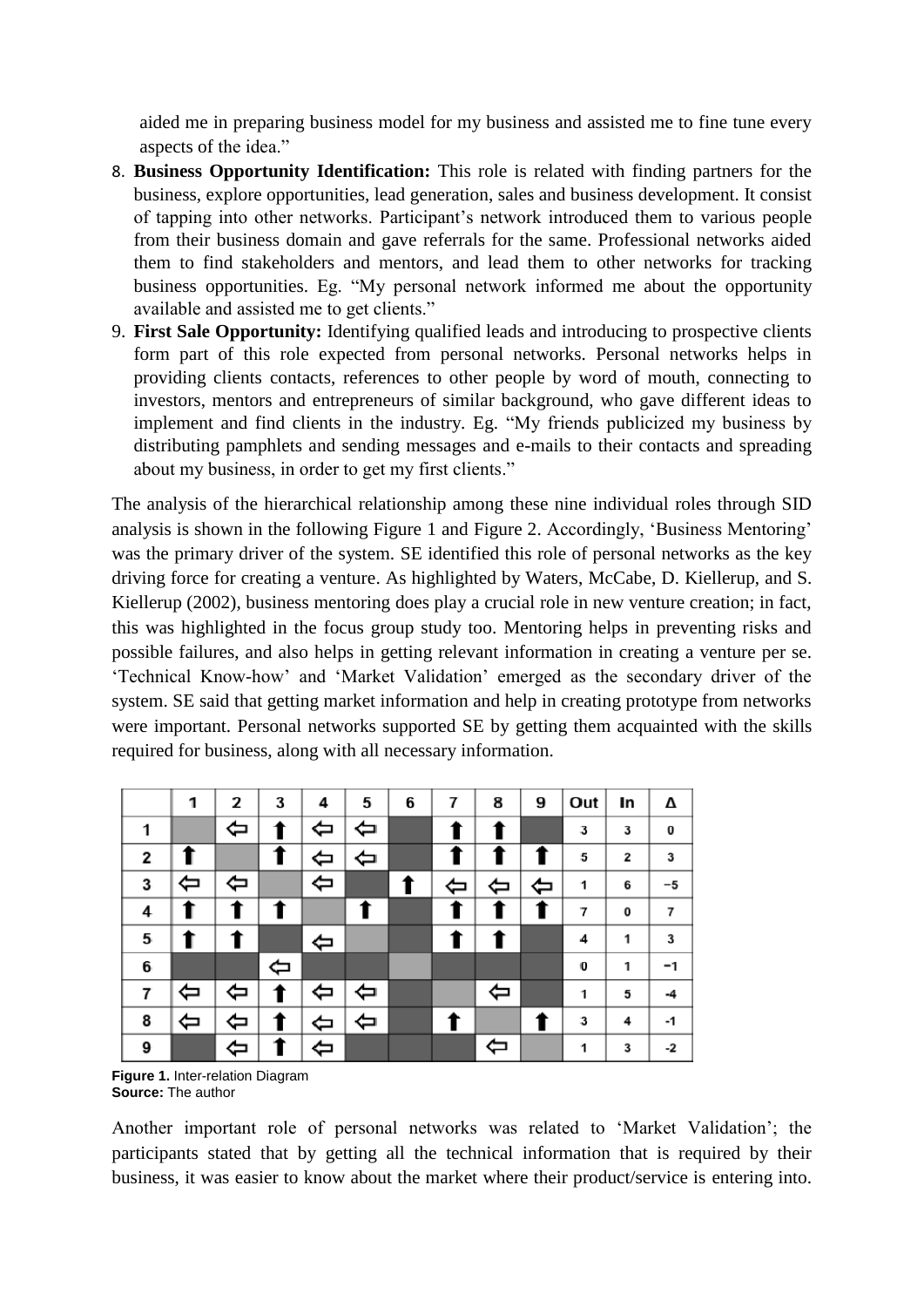'Idea Refinement' was a pivotal role; in other words, it symbolises the number of roles that it can influence is equal to the number of roles it is actually influencing. The participants highlighted that after studying the market and collecting all the information, then an idea gets fine-tuned. Further, they acknowledged that 'Idea Refinement' was indeed one of the most important themes for which they require support from their personal network, which not only supports them in providing feedback about various business ideas, but they also aid in finetuning the one that is selected for creating a venture per se.



**Figure 2.** The SID Results Showing the Roles of Personal Networks **Source:** The author

'Business Opportunity Identification', 'First Sale Opportunity', 'Business Model Refinement' and 'Venture Financing' appear as secondary outcomes. Many researchers have highlighted the importance of opportunity identification in the context of social networks as well as for SE (DeTienne & Chandler, 2007; Bell & Bell 2016). Hills et al. (1997) found that with wider network, an entrepreneur can get more information as well as can get more opportunities, which is supported by research performed by Birley (1985) and Aldrich and Zimmer (1986). Both the latter researchers highlighted the importance of informal networks in getting access to wider range of information in finding opportunities, as well as providing necessary knowledge and skills required for venture creation.

One of the SE stated that 'First Sale Opportunity' is important to finally start-off their business, and support from personal network was required to get the initial sales for their business. 'Business Model Refinement' expectation highlights the fact that SE need guidance from their personal network in finding partners for their ventures and refining the business model as well as providing feedback for the same.

Another highly researched topic includes financing for start-ups; SE think that their personal network should support them for collecting seed capital for starting their business. One of the SE stated that his personal network supported him by investing in his business; another entrepreneur's personal network sponsored their trips for market validation. Gartner, Frid,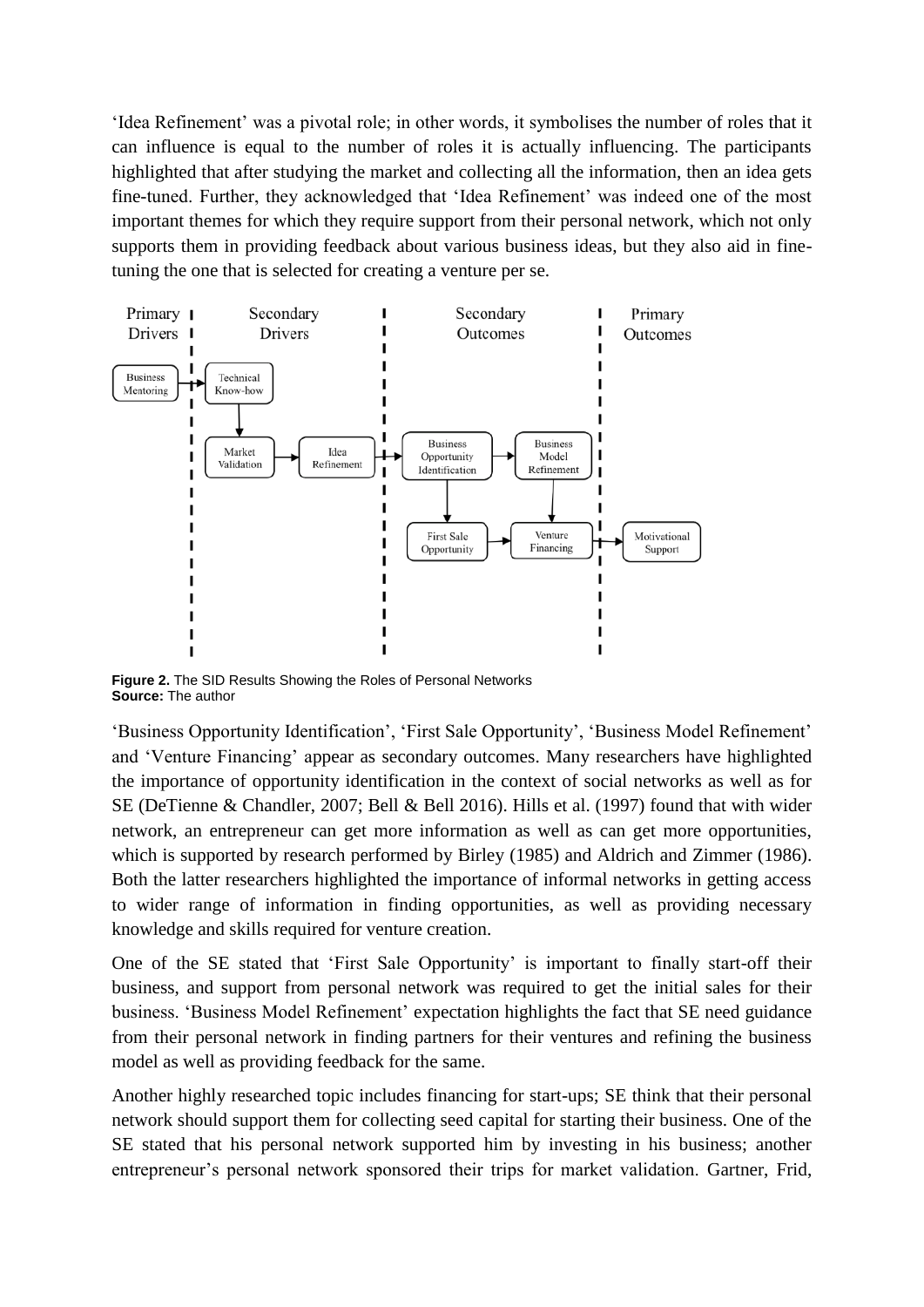and Alexander (2012) stated that entrepreneurs, after using their personal saving would contact their personal network for collecting seed capital and starting their venture.

'Motivational Support' came out to be primary outcome of the system. 'Motivational Support' required by SE includes boosting morale, supporting them when things don't go as planned, encouraging them to take risk and providing emotional support as and when required by the entrepreneurs. Though 'Motivational Support' is the primary outcome, it is still an important factor for encouraging SE, and helping them to create and start their venture.

Overall, the study finds business mentoring as the primary driver and motivational support as the primary outcome of personal networks created by SE during their new venture creation process.

# 5.2 Perceived Importance of different roles of personal networks and the reality check of these perceptions

Survey results brought to our attention a tenth role of personal networks. The student entrepreneurs stated that they selected founding team members from their network. At the gestation period, entrepreneur's network become the employees or partner of the firm in order ensure higher quality of work, more alert, and they were available at very low cost (Anderson et al, 2005). The networks either refer to suitable people for the work or help in recruitment process.

Survey findings are used to understand the perceived importance of different roles of personal network and their reality check as shown in Table 1. Results clearly highlight that a SE feels that motivational support is the most important factor among all ten roles expected from personal networks. SE rate 'Building self-confidence' as being the most important factor from their personal network, indicating their need for moral and encouragement in taking entrepreneurship as their career. Another important factor for SE is finding different sources for finance for their venture. They think that personal network's support is important for searching different financial sources for their business.

Again, from Table 1 it is visible that personal network of the SE performed very well in providing motivational support to these entrepreneurs. From the above analysis, it is thereby clear that SE's personal network performed up to their expectations. The SE's personal network encouraged and motivated them during their venture creation. Another important finding was that the SE's personal network evaluated each and every idea identified; the personal network performed well in all the aspects identified.

The action grid in Figure 3 shows that 'Business Mentoring', 'Founding Team' and 'Venture Financing' comes under 'Concentrate Here' quadrant; about 15 per cent of the items fall under this quadrant. This quadrant helps in identifying key areas of concern, and all the themes falling under this quadrant shows that these themes should be given more emphasis; more resources should be used in order meet the expectation of the SE. In our scenario, SE felt that personal networks support is required more, although the personal network gives mentoring support, but it is not enough.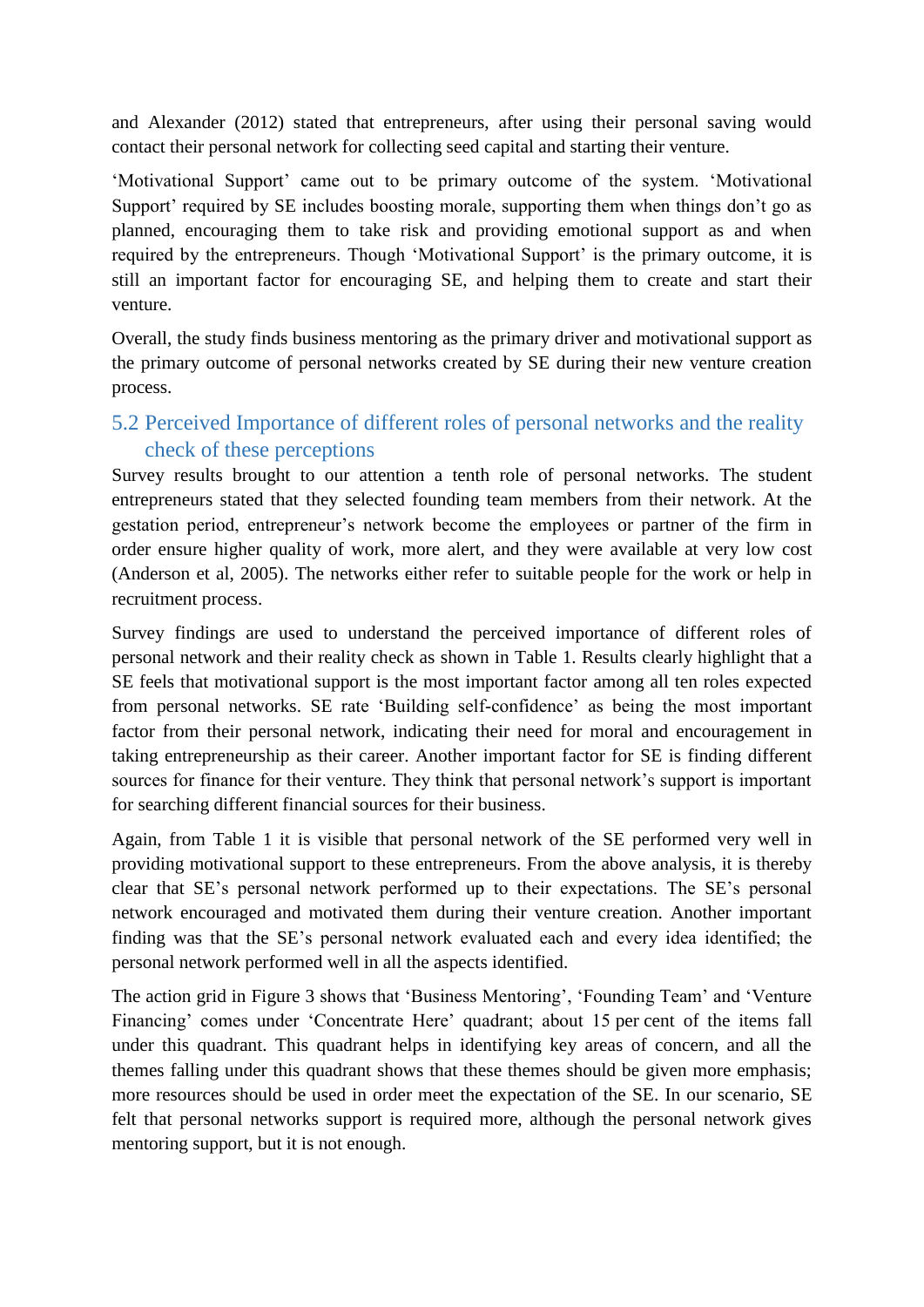

**Figure 3.** The expected Importance of each roles of personal networks and their Realisation **Source**: The author

SE place 'Motivational support' and 'Idea refinement' in 'Keep up the good work' quadrant, which includes 33.33 per cent of the total item. All the themes that fall under this quadrant, shows that SE were particularly satisfied with their personal network on these aspects. On all the aspects falling under this quadrant, personal network performed to the expectation of SE.

Remaining themes, 'Business Opportunity Identification', 'Market Validation', 'Business Model Refinement', 'Technical Know-how' and ' First sale opportunity' lied under "Low Priority" quadrant. Almost 49 per cent of the items were under this category. For these themes, importance rating given by SE were low and even the performance were low too.

Discrepancy analysis identifies the gap between the importance and performance. It is calculated by deducting mean performance score from mean importance score (Ford et al., 1999). If the score has positive value, it means that the performance of that item is not up to the level of the importance of that item. Positive score indicates concern with that particular item; while negative score of any item indicates that the participant is satisfied with performance, or it may also indicate that too much effort is being given for that particular item which is 'overkill'. The discrepancy score indicates factors, which require immediate action (Ford et al., 1999).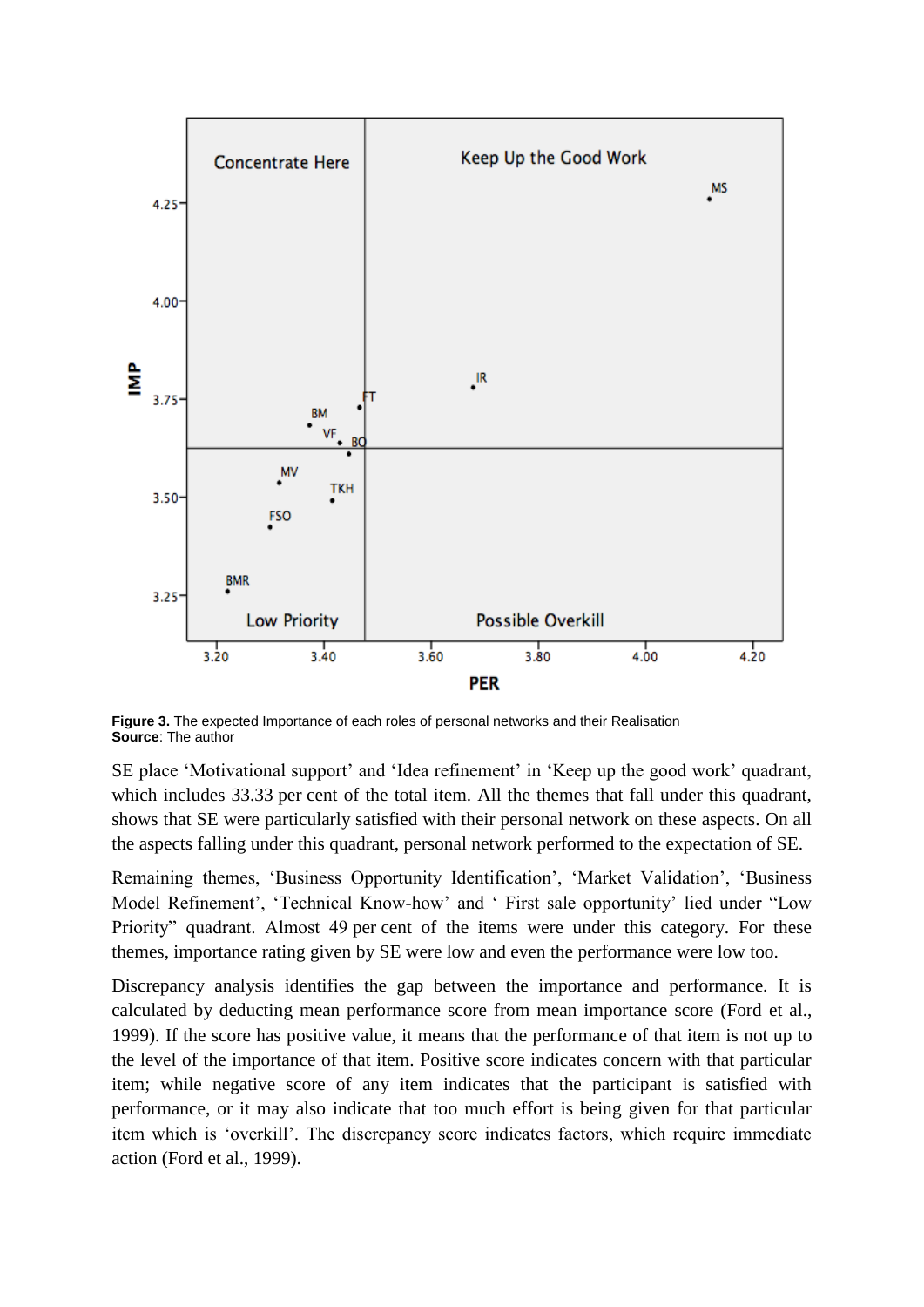The discrepancy analysis score displayed in Table 1 showed that SE feel that though venture financing is an essential support required from personal network, the performance of the network was not up to expectations. Even for business mentoring, the discrepancy score was high, showing that the performance of personal network was not equal to the level of importance. This information is important for policy makers, incubation centers as well as universities providing entrepreneurship education, as it tells us about the support required by entrepreneurs. These stakeholders need to look into these aspects and create their plans, policies and strategies in order to encourage SE. Venture financing is one of the key aspects for starting the business; from the IPA study, SE' importance rating was higher as compared to performance rating. This, in turn, shows that more support is required by SE in order to collect funds for their business; by getting support from the ecosystem, the SE will be encouraged to start a business.

Personal network performed as per the expectation of the SE in the area of idea refinement and motivational support. This shows that personal network should continue in the same way as they are doing now. SE stated that encouragement from their personal network is very important in order to start and keep running the business and their networks are providing that support along with boosting their morale.

## 6. Discussion

The present study focus on a unique group: SE. With the increase in various entrepreneurship education programs as well as increase in number of university incubators, there is a need to understand SE in order to be able to help them during the establishment of their start-ups.

Driven by the social network approach, this paper is focused on the investigation of the roles of personal networks within the context of SE who have started a business in the last two years of their graduation. This is done by conducting an empirical work at one of the most entrepreneurial university in India, namely IITM. Using explorative approach, study collected data through a focus group, a set of interviews, and a survey. Then the results are analysed adopting two key methods: IQA and IPA to find out what are the expected role of personal networks by SE and whether these expectations have been realised. The findings of this explorative study might contribute to literature as well as policy discussions.

## *Theory-building efforts*

The present empirical study is an earliest attempt to address the gap in the entrepreneurship literature pertaining to the analysis of SE' perspectives. Our study contributes to the literature in three ways. First, our study offers a list of 10 key roles that are expected from the personal networks of SE. Second, by using IPA, we show the hierarchy of these roles. We find out that business networking is the major role that initiate various benefits resulting with a final outcome of motivational support to SE. This finding challenges the extant literature that overemphasizes the role of venture financing for start-up and further it raises the issue of what might be practical value for each entrepreneurial type such as SE. Third, the expectations from personal networks might not match with these networks' actual role in venture creation. As shown in the case of SE for the present study, personal networks generate value through their role in business networking, venture financing and the founding team formation during the start-up phase.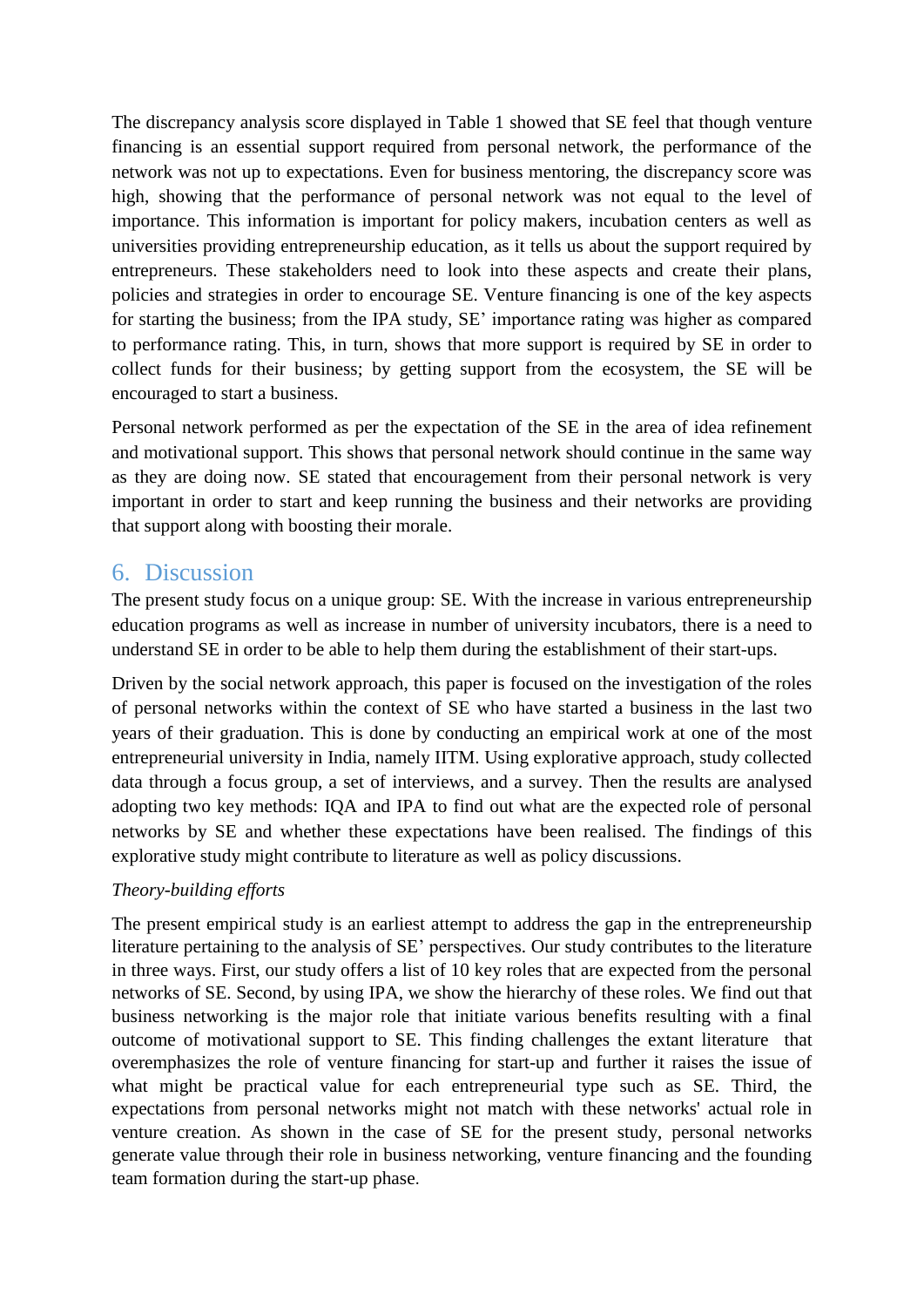Besides theoretical contributions, the current study expands the entrepreneurship literature through its empirical work in two ways. First, we introduce a case study of a leading university in India, which is an emerging economy. Second, no research in this domain integrated the findings of IQA and IPA methodologies. IQA helped in identifying various themes for which the SE needed support and it also helped in developing system level maps. Another advantage of applying IQA is that, it helps in further analysis of problem. SID generated through IQA helped in creating the conceptual framework for understanding the possible role expectations of SE from their personal networks. Despite the obvious help in financing the new venture, business mentoring is the key expectation of SE. Although SE do need their personal network to contribute when generating the start-up capital, venture financing came out to be the secondary driver in the study concluding that, despite its importance, SE tend to focus more in developing different business skills and knowledge and then move towards the financing part. IPA methodology helped in finding the performance of the personal network on different aspects. It divided all the themes into four quadrants and identified areas in which entrepreneur require immediate support. Themes like Business Mentoring and Venture financing are the two most concerned areas in which SE needed support. Getting help in these areas will motivate entrepreneurs as well help in increasing the number of entrepreneurs. Thus our study findings might be able to help both the SE as well as different stakeholders of start-up ecosystem such as university administration in establishing healthy environment for SE at the macro level (Wright et al., 2017).

### *Entrepreneurial Support Themes*

The present study highlighted 10 themes, which were found by SE themselves. This study could therefore help budding SE by showing them different ways in which their personal network can help. This study can also indicate the role of different sources of support like universities, professors, mentor as well incubation centers.

Entrepreneurs require support in all stages of business starting from developing the idea, creating the venture till running the business. With proper support system, entrepreneurs can reach to the level they desire. Different entrepreneurial programs are required for entrepreneurs in order to support them (Wright et al., 2017). However, these programs should be formed according to the needs of the entrepreneurs. For example, entrepreneur during the starting phase of their business would require more information about the industry, how to approach for finance, how to register for a company or how to approach a client therefore interactions with people who can provide these information will be helpful where as an entrepreneur in maturity stage of their business would like to grow their business thereby needing contacts or groups of people where they can validate their efforts that they have put up for their product/ services. With the help of educational institute's well designed policies and support infrastructures such as incubators (Åstebro, Bazzazian, & Braguinsky, 2012), SE can get social support they need, which, in turn, increases their success during start-up.

### *Limitations and Suggestions for Future Research:*

The study has three limitations that offer opportunity for future studies. First, the study presented an in-depth case study conducted in a top-ranked university in India: Indian Institute of Technology Madras (IITM). SE in India appear to be utilising their personal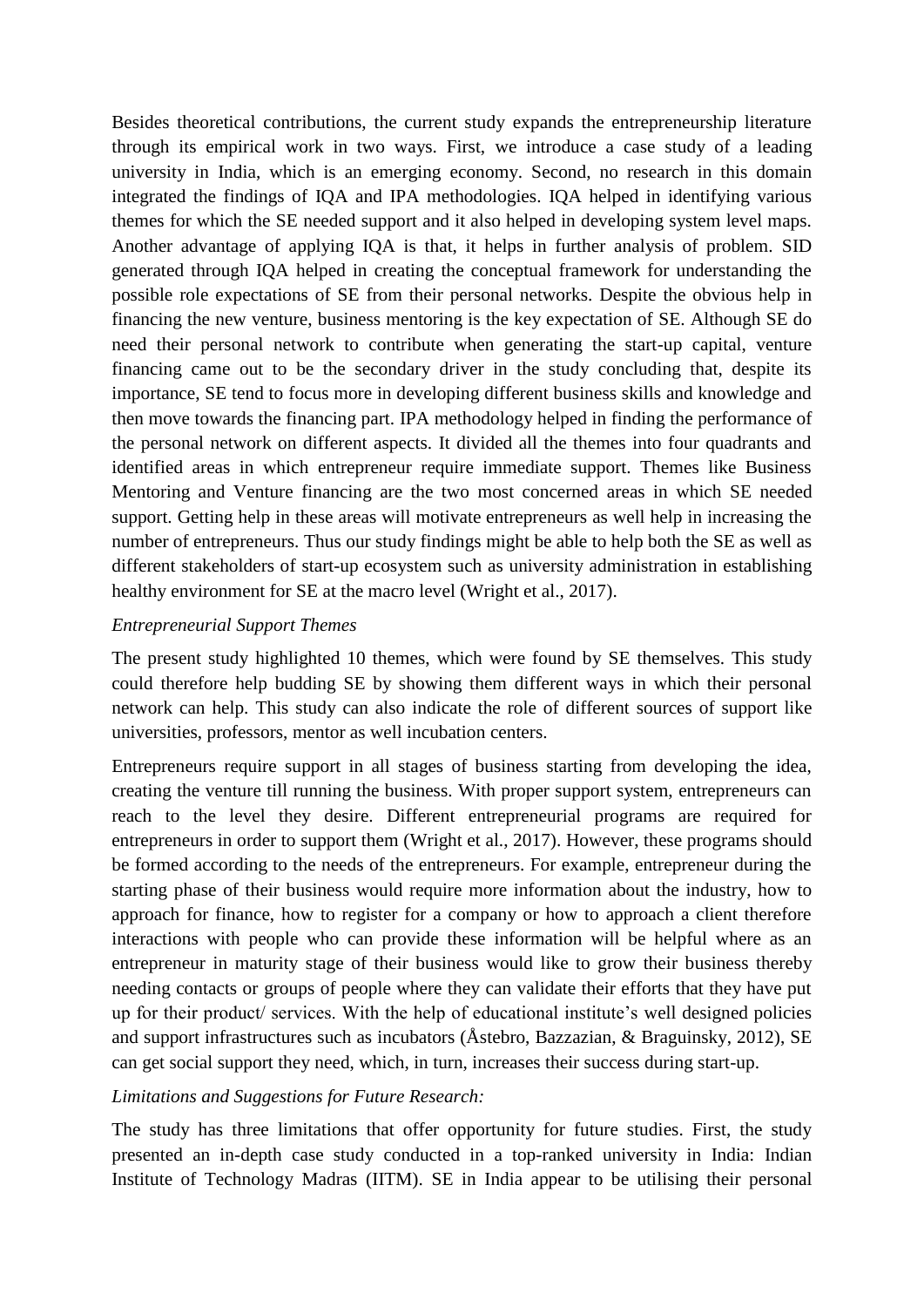networks for a wide variety of reasons ranging from business opportunity identification to venture financing. Replicating this study in other countries with different cultural nuances and varied socio-economic contexts can offer interesting glimpses into the venture creation processes. Second, this study adopts two methodologies (IQA and IPA), the future studies might apply different methodologies developed for qualitative studies. Third, this study focused merely on the role of personal networks without taking into consideration other potential factors critical in the start-up phase such as age, gender or type of business. These groups could be analysed to check if there are any similarities or differences between the groups, which possibly could bring additional findings that could enrich our understanding of SE. While the study findings are generalisable in the context of similar universities in emerging economies, more empirical research is warranted to explore newer themes related to SE – be it venture creation, business model sustenance, and firm profitability.

#### 7. References

- Ahsan, M., Zheng, C., DeNoble, A. & Musteen, M., (2018). From Student to Entrepreneur: How Mentorships and Affect Influence Student Venture Launch. *Journal of Small Business Management*, 56(1), pp.76-102.
- Anderson, A. R., Jack, S. L., & Dodd, S. D. (2005). The role of family members in entrepreneurial networks: Beyond the boundaries of the family firm. *Family Business Review*, 18(2), 135-154.
- Ardichvili, A., Cardozo, R. & Ray, S., (2003). A theory of entrepreneurial opportunity identification and development. *Journal of Business venturing*, 18(1), pp.105-123.
- Åstebro, T., Bazzazian, N. & Braguinsky, S. (2012). Startups by recent graduates and their faculty: Implications for university entrepreneurship policy. *Research Policy*, 41, pp.663-677.
- Autio, E., H. Keeley, R., Klofsten, M., GC Parker, G. & Hay, M., (2001). Entrepreneurial intent among students in Scandinavia and in the USA. *Enterprise and Innovation Management Studies*, 2(2), pp.145-160.
- Balan, P. & Metcalfe, M., (2012). Identifying teaching methods that engage entrepreneurship students. *Education+ Training*, 54(5), pp.368-384.
- Bargate, K., (2014). June. Interactive Qualitative Analysis-A novel methodology for qualitative research. In *ECRM2014-Proceedings of the 13th European Conference on Research Methodology for Business and Management Studies: ECRM 2014* (p. 45). Academic Conferences Limited.
- Baron, R. A. (2008). The role of affect in the entrepreneurial process. *Academy of Management Review*, 32(2), pp. 328-340.
- Barr, A.M. (2002). The Functional Diversity and Spillover Effects of Social Capital, *Journal of African Economies,* 11(1), pp.90–113
- Bates, T. (1990). Entrepreneur human capital inputs and small business longevity. *Review of Economics and Statistics*, 72(4), pp.551-559.
- Bell, R. & Bell, H. (2016). An enterprise opportunity for entrepreneurial students: student enterprise development and experience assessed through the student voice. *Education + Training*, 58(7/8), pp. 751-765.
- Berrou, J.P. & Combarnous, F. (2012). The personal networks of entrepreneurs in an informal African urban economy: Does the 'strength of ties' matter? *Review of Social Economy*, 70(1), pp.1-30.
- Bhave, M. (1994). A process model of entrepreneurial venture creation. *Journal of Business Venturing*, 9(3), 223–242.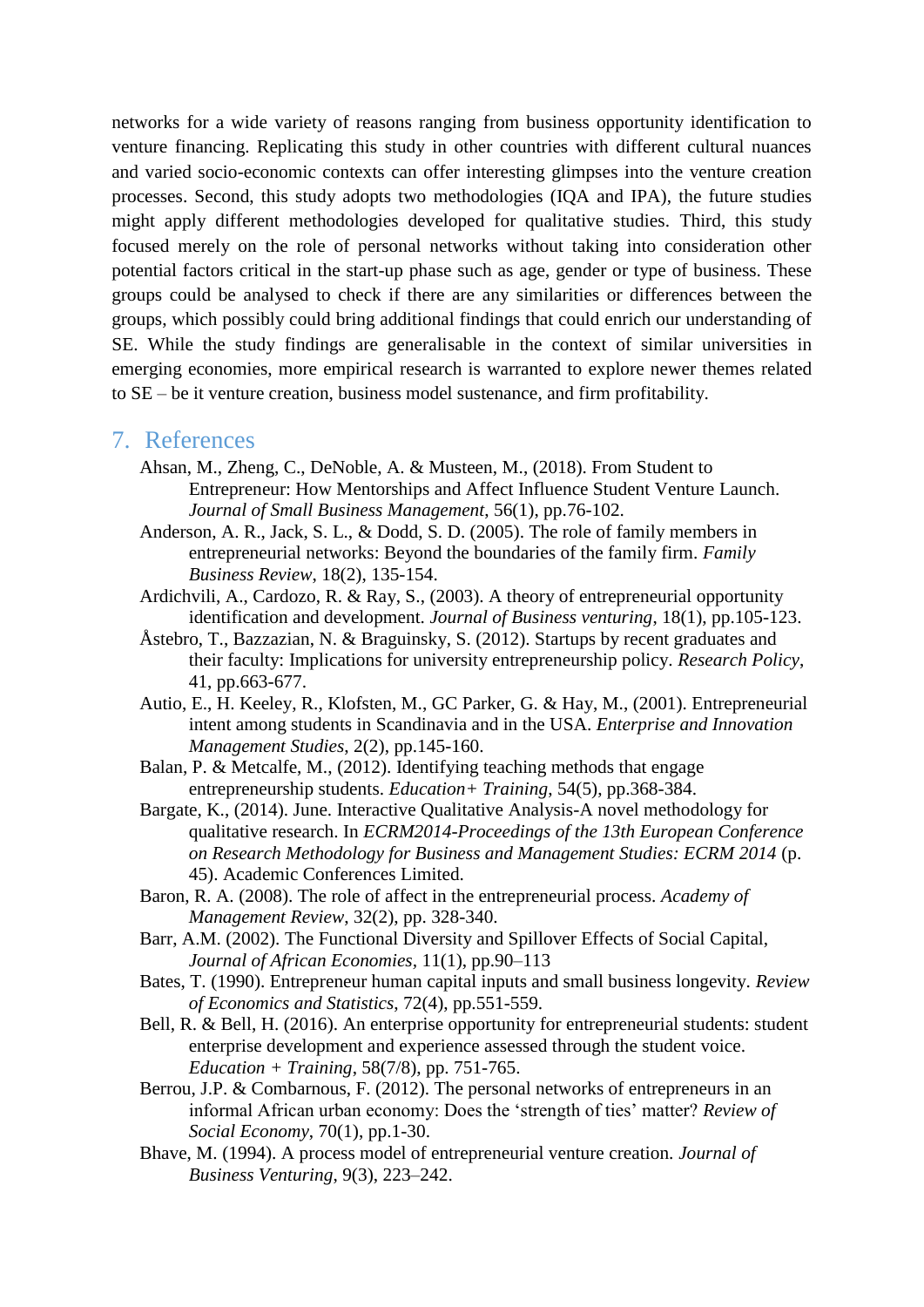- Birley, S. (1985). The role of networks in the entrepreneurial process. *Journal of business venturing*, 1(1), pp.107-117.
- Bygrave, W.D. & Hofer, C.W. (1991). Theorizing about entrepreneurship. *Entrepreneurship Theory and Practice*, 16(2), 13–22.
- Carey, T. A., Flanagan, D. J., & Palmer, T. B. (2010). An examination of university student entrepreneurial intentions by type of venture. *Journal of Developmental Entrepreneurship*, 15(04), pp.503-517.
- Chu, R.K. & Choi, T., (2000). An importance-performance analysis of hotel selection factors in the Hong Kong hotel industry: a comparison of business and leisure travellers. *Tourism management*, 21(4), pp.363-377.
- Coleman, S. & Chon, R. (2000). Small firms' use of financial leverage: Evidence from the 1993 National Survey of Small Business Finances. *Journal of Business Entrepreneurship*, 12(3), pp.81-98.
- Collins, L., Hannon, P.D. & Smith, A., (2004). Enacting entrepreneurial intent: the gaps between student needs and higher education capability. *Education+ training*, 46(8/9), pp.454-463.
- Dana, L. (2001). The education and training of entrepreneurs in Asia. *Education + Training, 43,* 405–416.
- Davidsson, P. & Honig, B. (2003). The role of social and human capital among nascent entrepreneurs. *Journal of Business Venturing*, 18(3), pp.301-331.
- Delmar, F. & Davidsson, P. (2000). Where do they come from? Prevalence and characteristics of nascent entrepreneurs. *Entrepreneurship & Regional Development*, 12(1), pp.1-23.
- DeTienne, D. R., & Chandler, G. N. (2007). The role of gender in opportunity identification. *Entrepreneurship: Theory and Practice*, 31(3), pp.365-386.
- Dhliwayo, S. (2008). Experiential learning in entrepreneurship education: A prospective model for South African tertiary institutions. *Education+ Training*, 50(4), pp.329- 340.
- Ennew, C. T., Reed, G. V., & Binks, M. R. (1993). Importance-performance analysis and the measurement of service quality. *European Journal of Marketing*, 27(2), pp.59- 70
- Etzkowitz, H., Webster, A., Gebhardt, C. & Terra, B.R.C. (2000). The future of the university and the University of the Future: evolution of ivory tower to entrepreneurial paradigm. *Research Policy*, 29, pp.313-330.
- Ford, J. B., Joseph, M., & Joseph, B. (1999). Importance-performance analysis as a strategic tool for service marketers: the case of service quality perceptions of business students in New Zealand and the USA. *Journal of Services Marketing*, 13(2), pp.171-186.
- Gartner, W. B., Frid, C. J., & Alexander, J. C. (2012). Financing the emerging firm. *Small Business Economics*, 39(3), pp.745-761.
- Gelard, P. & Saleh, K.E., (2011). Impact of some contextual factors on entrepreneurial intention of university students. *African Journal of Business Management*, 5(26), pp.10707-10717.
- Gieure, C., Benavides-Espinosa, M. & Roig-Dobón, S. (2019). Entrepreneurial intentions in an international university environment, *International Journal of Entrepreneurial Behavior & Research*, 25(8), pp. 1605-1620
- Gopalaswamy, A. K., & Mathew, S. K. (2012). Financing technology startups: an entrepreneur's dilemma. *Emerald Emerging Markets Case Studies*, 2(8), 1-17.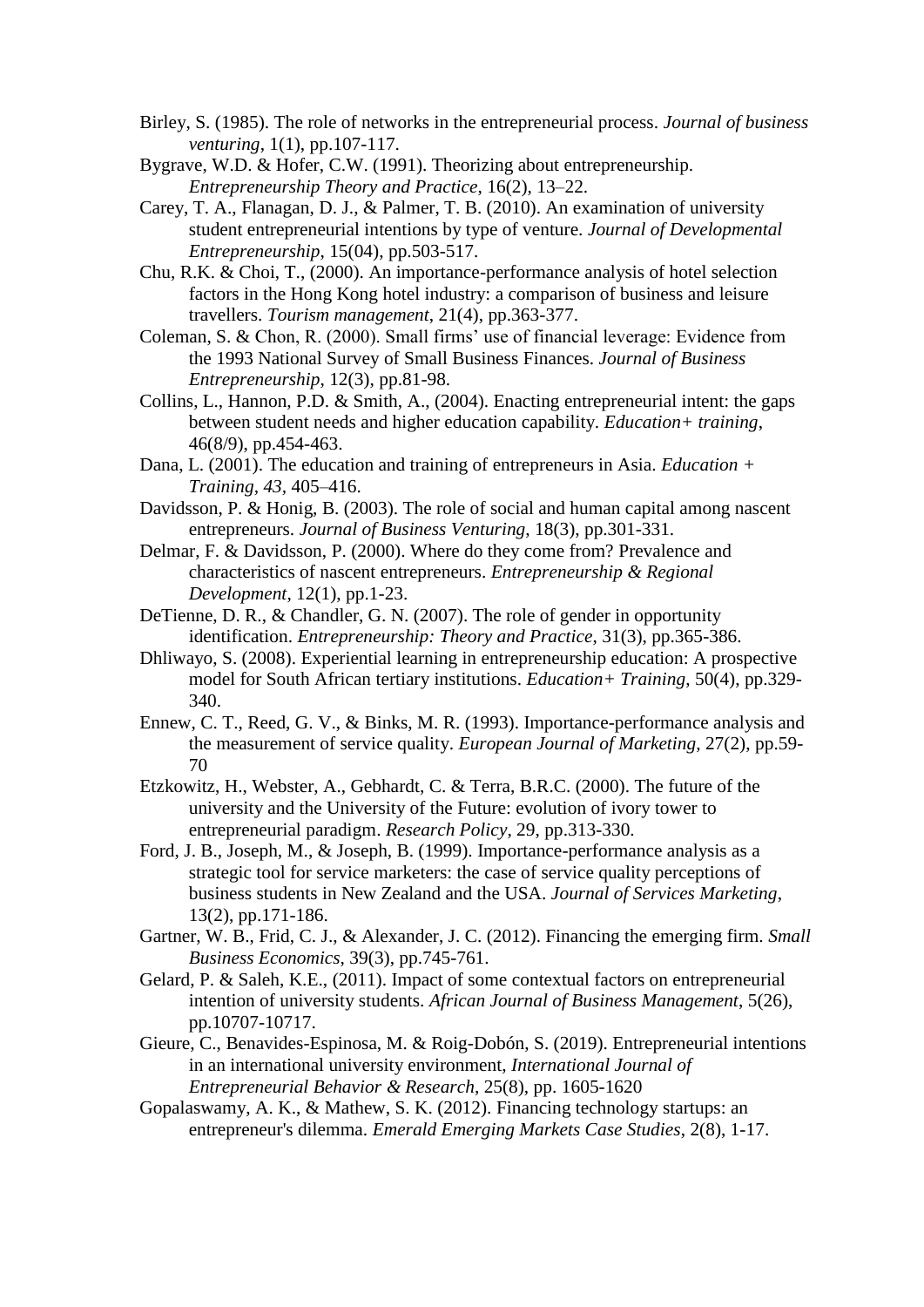- Hair, J. F., Black, W. C., Babin, B. J., Anderson, R. E., & Tatham, R. L. (1998). *Multivariate data analysis* (Vol. 5, No. 3, pp. 207-219). Upper Saddle River, NJ: Prentice hall.
- Hills, G. E., Lumpkin, G. T., & Singh, R. P. (1997). Opportunity recognition: Perceptions and behaviors of entrepreneurs. *Frontiers of Entrepreneurship Research*, 17, pp.168-182.
- Jansen, S., Van De Zande, T., Brinkkemper, S., Stam, E., & Varma, V. (2015). How education, stimulation, and incubation encourage student entrepreneurship: Observations from MIT, IIIT, and Utrecht University. *The International Journal of Management Education*, 13(2), 170-181.
- Holienka, M., Gal, P., & Kovačičová, Z. (2017). Drivers of student entrepreneurship in visegrad four countries: Guesss evidence. *Central European Business Review*, 6(2), 54.
- Johannisson, B. (1988). Business formation—a network approach. *Scandinavian Journal of Management,* 4(3-4), pp.83-99
- Jones, P. & Jones, A. (2014). Attitudes of Sports Development and Sports Management undergraduate students towards entrepreneurship: A university perspective towards best practice. *Education+ Training*, 56(8/9), pp.716-732.
- Katz, J. (2019). List of colleges with majors in entrepreneurship or small business. Retrieved from [https://sites.google.com/a/slu.edu/eweb/list-of-colleges-with](https://sites.google.com/a/slu.edu/eweb/list-of-colleges-with-majors-in-entrepreneurship-or-small-business)[majors-in-entrepreneurship-or-small-business](https://sites.google.com/a/slu.edu/eweb/list-of-colleges-with-majors-in-entrepreneurship-or-small-business) (Accessed in May 2019).
- Khavul, S. (2001). Money and knowledge: Sources of seed capital and the performance of high-technology start-ups (Doctoral dissertation, Boston University).
- Kristiansen, S., & Indarti, N. (2004). Entrepreneurial intention among Indonesian and Norwegian students. *Journal of Enterprising Culture*, 12(01), pp.55-78.
- Krueger Jr, N.F., Reilly, M.D. & Carsrud, A.L., (2000). Competing models of entrepreneurial intentions. *Journal of Business Venturing*, 15(5-6), pp.411-432.
- Laumann, E. O., Galaskiewicz, J., & Marsden, P. V. (1978). Community structure as interorganizational linkages. *Annual Review of Sociology*, 4, pp.455-84.
- Lindquist, M., Sol., J., & Van Praag, M. (2015). Why Do Entrepreneurial Parents Have Entrepreneurial Children? *Journal of Labor Economics*, 33(2), 269-296.
- Lorrain, J., & Laferté, S. (2006). Support needs of the young entrepreneur. *Journal of Small Business & Entrepreneurship*, 19(1), pp.37-48.
- Lüthje, C. & Franke, N., (2003). The 'making' of an entrepreneur: testing a model of entrepreneurial intent among engineering students at MIT. *R&D Management*, 33(2), pp.135-147.
- Mars, M. M., Slaughter, S., & Rhoades, G. (2008). The state-sponsored student entrepreneur. *The Journal of Higher Education*, 79(6), 638-670.
- Marchand, J. M., & Hermens, A. H. (2015). Student entrepreneurship: A Research Agenda. International Journal of Organizational Innovation, 8(2), 266-282.
- Martilla, J. A., & James, J. C. (1977). Importance-performance analysis. *The Journal of Marketing*, pp.77-79.
- McEvily, B. & Zaheer, A., (1999). Bridging ties: A source of firm heterogeneity in competitive capabilities. *Strategic Management Journal*, 20(12), pp.1133-1156.
- Mustafa, M.J., Hernandez, E., Mahon, C. & Chee, L.K., (2016). Entrepreneurial intentions of university students in an emerging economy: The influence of university support and proactive personality on students' entrepreneurial intention. *Journal of Entrepreneurship in Emerging Economies*, 8(2), pp.162-179.
- Nabi, G. & Holden, R. (2008). Graduate entrepreneurship: intentions, education and training. *Education+ training*, 50(7), pp.545-551.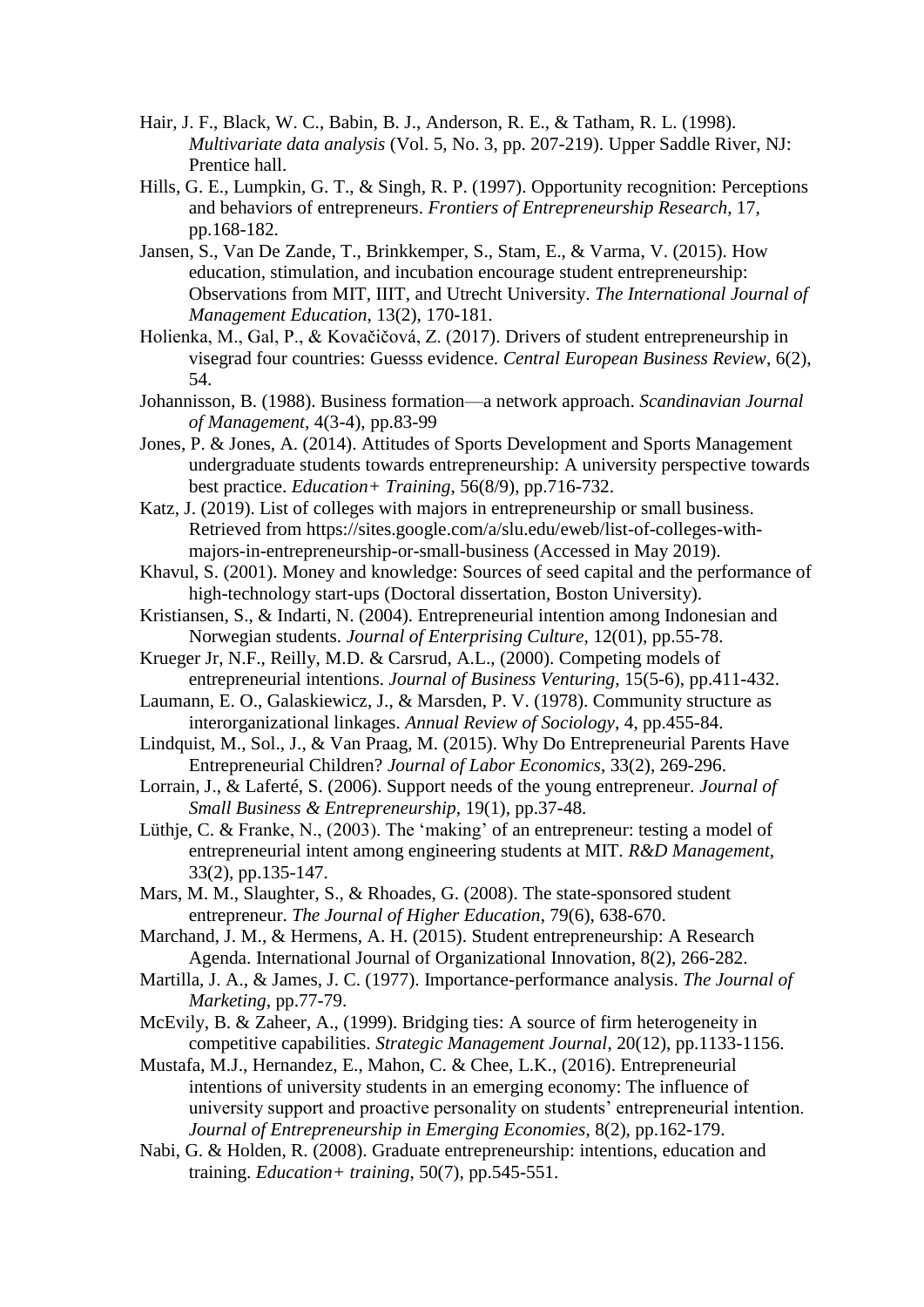- Nabi, G., Holden, R. & Walmsley, A. (2010). Entrepreneurial intentions among students: towards a re-focused research agenda. *Journal of Small Business and Enterprise Development*, 17(4), pp.537-551.
- Nielsen, S.L. & Gartner, W.B., (2017). Am I a student and/or entrepreneur? Multiple identities in student entrepreneurship. *Education+ Training*, 59(2), pp.135-154.
- Northcutt, N. & D. McCoy (2004). *Interactive Qualitative Analysis: A Systems Method for Qualitative Research*, Thousand Oaks, CA: Sage.
- Orwa, B. O. (2004). An examination of factors influencing entrepreneurial opportunity identification process (Doctoral dissertation, University of Illinois at Urbana-Champaign).
- Pandit, D., Joshi, M. P., & Tiwari, S. R., (2018), Examining entrepreneurial intention in higher education: An exploratory study of college students in India, *The Journal of Entrepreneurship*, 27 (1), pp. 25–46.
- Pezeshki, V., Mousavi, A., & Grant, S. (2009). Importance-performance analysis of service attributes and its impact on decision making in the mobile telecommunication industry. *Measuring Business Excellence*, 13(1), pp.82-92.
- Rasmussen, E. & Sørheim, R. (2006). Action-based entrepreneurship education. *Technovation*, 26(2), pp.185-194.
- Rossi, P. H., Wright, J. D., & Anderson, A. B. (Eds.). (2013). *Handbook of survey research*. Academic Press.
- Sequeira, J., Mueller, S. & McGee, J.E. (2007). The influence of social ties and selfefficacy in forming entrepreneurial intentions and motivating nascent behaviour. *Journal of Developmental Entrepreneurship*, 12(3), pp. 275-93.
- Shane, S. A. (2003). *A general theory of entrepreneurship: The individual-opportunity nexus*. Edward Elgar Publishing.
- Shane, S. & Stuart, T. (2002). Organizational endowments and the performance of university start-ups. *Management Science*, 48(1), pp.154-170.
- Smith, N. R. (1967). *The entrepreneur and his firm: The relationship between type of man and type of company*. Occasional Papers, Bureau of Business and Economic Research, Michigan State University, 109.
- Smith, N. R., & Miner, J. B. (1983). Type of entrepreneur, type of firm, and managerial motivation: Implications for organizational life cycle theory. *Strategic Management Journal,* 4(4), pp.325-340.
- St-Jean, E., & J. Audet (2012). The role of mentoring in the learning development of the novice entrepreneur. *International Entrepreneurship and Management Journal,* 8(1), pp.119–140.
- Timmons, J.A. (1994). *New venture creation* (4th ed.).Burr Ridge, IL: Irwin.
- Trochim, P. D. W. M. (2003). *Research methods*. Dreamtech Press.
- Vanevenhoven, J. & Liguori, E., (2013). The Impact of Entrepreneurship Education: Introducing the Entrepreneurship Education Project. *Journal of Small Business Management*, 51(3), pp.315-328.
- Waters, L., McCabe, M., Kiellerup, D., & Kiellerup, S. (2002). The role of formal mentoring on business success and self-esteem in participants of a new business start-up program. *Journal of Business and Psychology*, 17(1), pp.107-121.
- Webb, J. W., Kistruck, G. M., Ireland, R. D., & Ketchen Jr, D. J. (2010). The entrepreneurship process in base of the pyramid markets: The case of multinational enterprise/nongovernment organization alliances. *Entrepreneurship Theory and Practice*, 34(3), 555-581.
- Westhead, P., & Wright, M. (1998). Novice, portfolio, and serial founders: are they different? *Journal of Business Venturing*, 13(3), pp.173-204.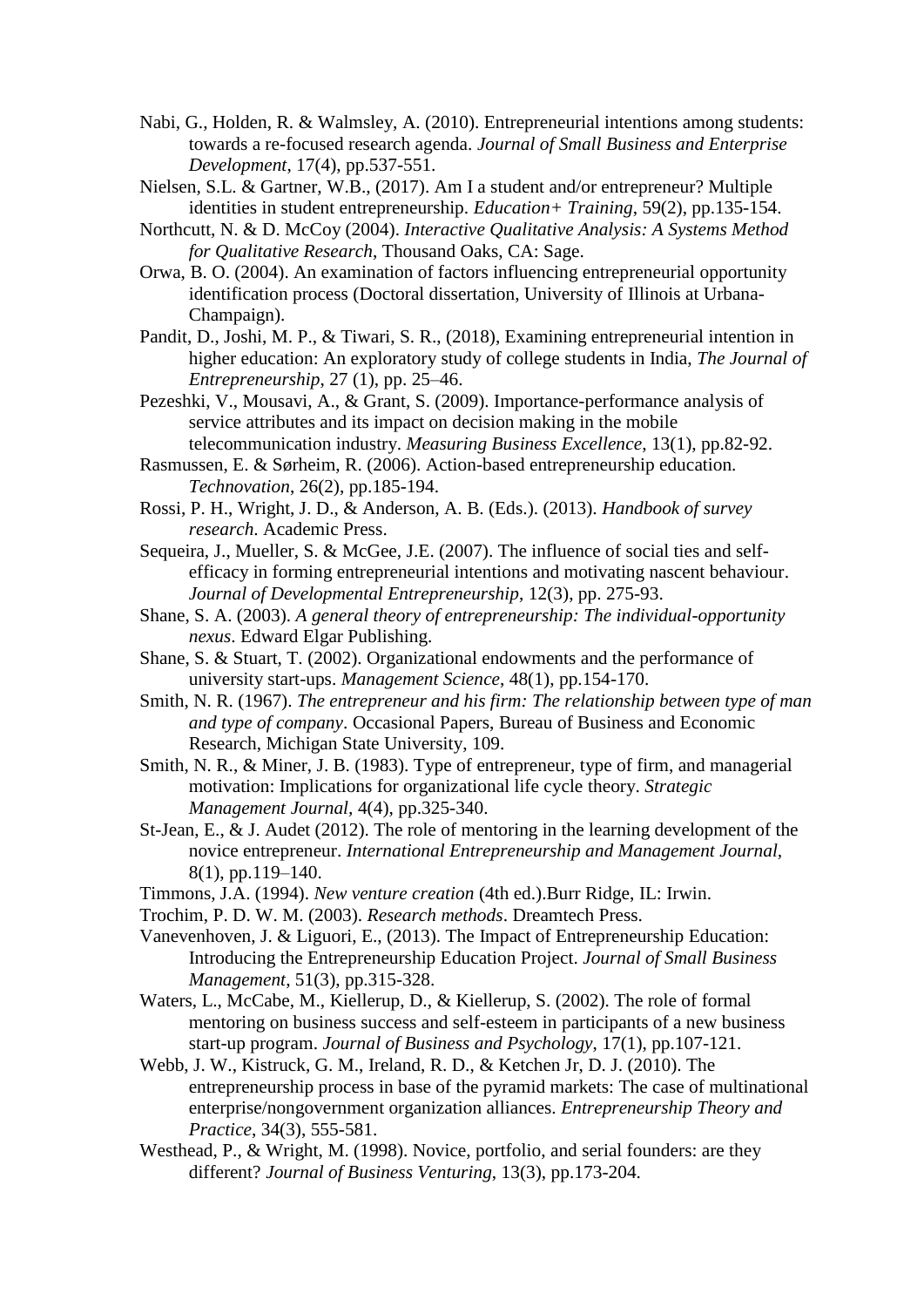- Wilson, F., J. Kickul, & D. Marlino (2007). Gender, Entrepreneurial Self-Efficacy, and Entrepreneurial Career Intentions: Implications for Entrepreneurship Education1. *Entrepreneurship Theory and Practice*, 31(3), pp.387–406.
- Wright, M., Westhead, P., & Sohl, J (1998). Habitual Entrepreneurs and Angel Investors. *Entrepreneurship Theory and Practice*, 22, pp.5-21.
- Wright, M., Siegel, D.S. & Mustar, P. (2017). An emerging ecosystem for student startups. *Journal of Technology Transfer*, 42(4), pp.909-922.
- Yao, X., Wu, X. & Long, D., (2016). University students' entrepreneurial tendency in China: effect of students' perceived entrepreneurial environment. *Journal of Entrepreneurship in Emerging Economies*, 8(1), pp.60-81.
- Yin, R. K. (2009). *Case study research: Design and methods* (4 ed.). Los Angeles and London: SAGE.
- Yusuf, J.E. (2012). Why do nascent entrepreneurs use external assistance programs? *Journal of Entrepreneurship and Public Policy*, 1(2), pp.166-182.
- Yusuf, J.E. (2015). Gender differences in the use of assistance programs. *Journal of Entrepreneurship and Public Policy*, 4(1), pp.85-101.
- Zimmer, C., (1986). Entrepreneurship through social networks. *The art and science of entrepreneurship. Ballinger, Cambridge, MA*, pp.3-23.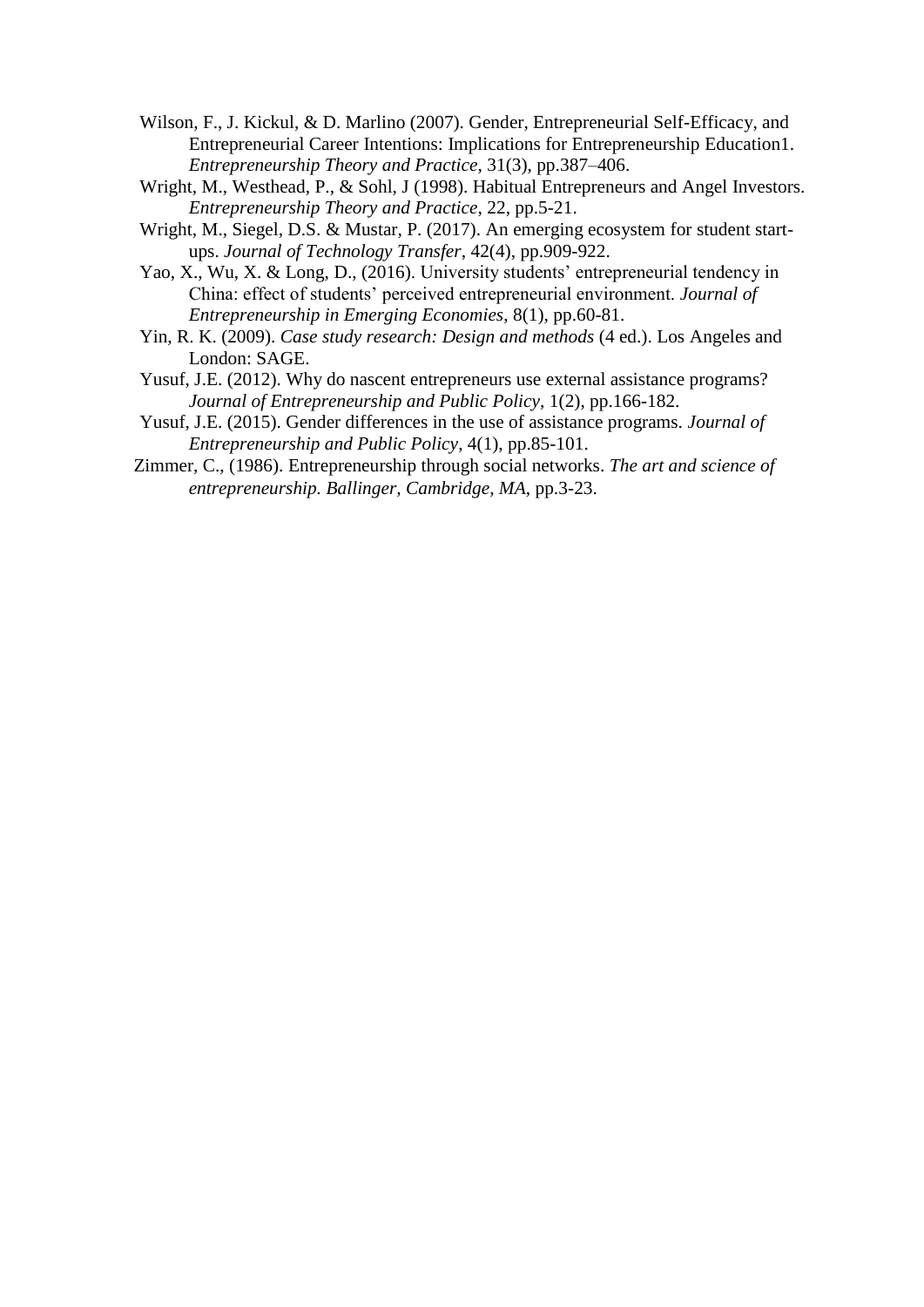# 8. APPENDIX

## 8.1 Appendix A. Details on the Process of IPA Method

IPA method is carried out through four steps that results with an action grid.

**STEP 1**: involves identifying key attributes for analysing the problem. Martilla and James (1977) stated that this step is very critical in addressing the problem under study, because if any of the factors is overlooked from the perspective of the participants under study, the effectiveness of the model is lost. In order to collect all the important attributes for the study other than literature survey, different types of qualitative techniques should be used like focus group study or personal interviews or managerial judgment (Martilla and James, 1977).

**STEP 2:** includes creating and conducting survey for the selected attributes. This step involves identifying participants under study and providing them the survey. Either 5-point or 7-point Likert-scale can be used for the IPA study. The participants will have to give a rating to each of the item under study. The participants rate each question in two aspects: one is how important is the item under ideal situation and second is how well did the item perform in the actual scenario.

**STEP 3:** subsumes collecting all the survey data and analysing importance and performance of each attribute. Martilla and James (1977) suggested that either mean or median value could be used for analysing data. Using a median value is preferable, as true interval scale may not exist; but, if the values of mean and median are close, the mean value is preferred, as all the additional information will be retained.

**STEP 4:** contains plotting the mean or median values of each attribute in the four-quadrant grid. This is the final step, which gives a visual representation of the survey data. According to Martilla and James (1977), and Chu et al. (2000) the grid will position each items into four quadrats namely:

- Concentrate Here: In this quadrant, the perceived importance of the attributes is high whereas the performance of that same attribute is low. This means that attributes in this quadrant needs attention as the performance of these attributes do not match with the expectations of the participants under study and efforts are required to meet the expectations.
- Keep Up the Good Work: The importance as well as the performance of the attribute is high, which means that for the attributes lying in this quadrant performed well to meet the expectation of the participants.
- Low Priority: In this quadrant, the importance as well as the performance of the attribute is low. The researcher should not concern more about the attributes in this quadrant because the participants' expectation from these attributes is low and the performance is also low.